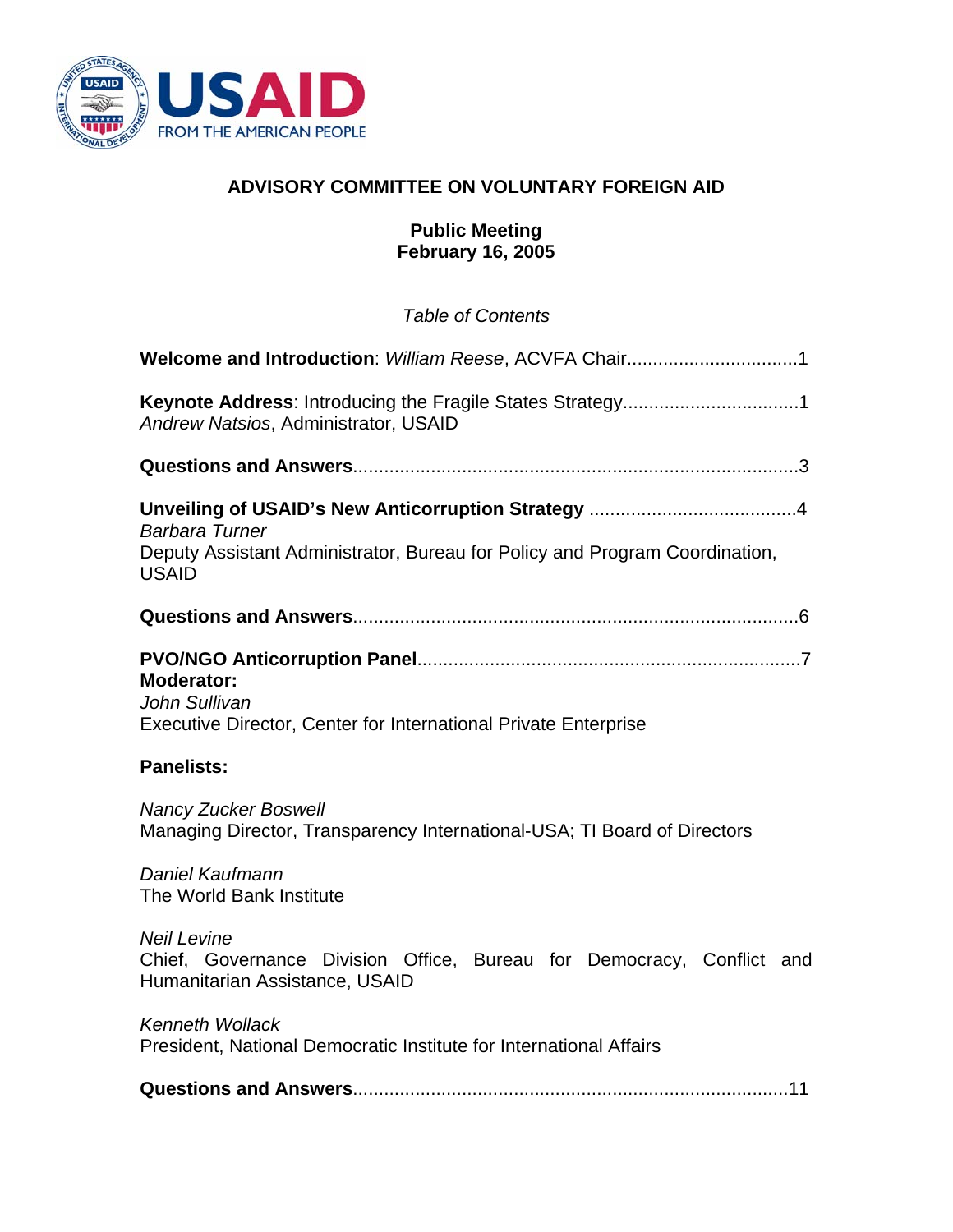| USAID's New Global Branding and Proposed Changes14     |  |
|--------------------------------------------------------|--|
| to Marking Policy                                      |  |
| Joanne Giordano                                        |  |
| Senior Advisor to the Administrator, USAID             |  |
| John Niemeyer                                          |  |
| Attorney Advisor, Office of the General Counsel, USAID |  |
| Comments.                                              |  |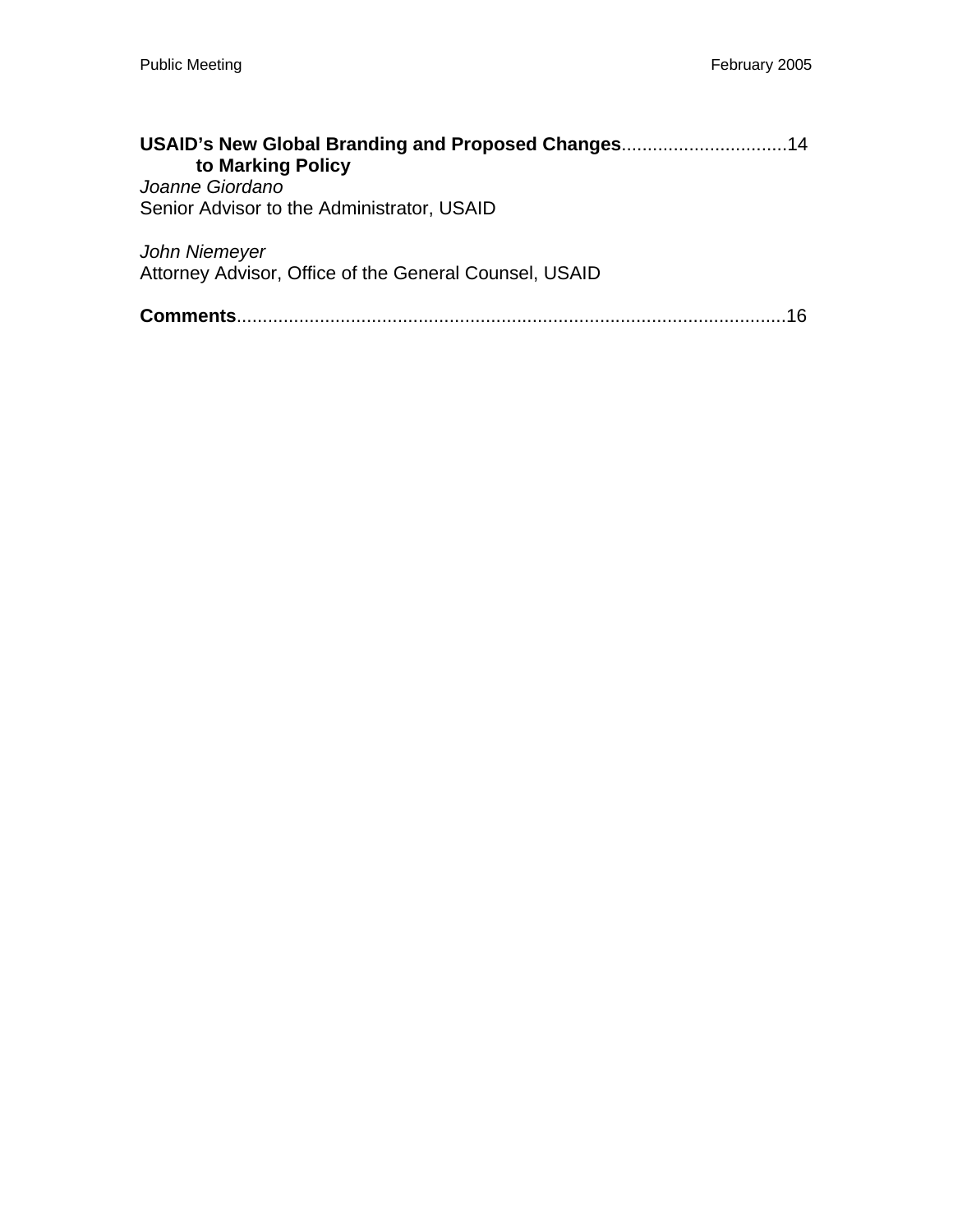## **ADVISORY COMMITTEE ON VOLUNTARY FOREIGN AID**

## **February 16, 2005**

## **OPENING REMARKS**

**William S. Reese**, ACVFA Chair, welcomed the ACVFA Members, the U.S. Agency for International Development (USAID) staff, and the meeting participants, remarking that while this is the first meeting in a new administration, fortunately the Agency doesn't have a new Administrator. This meeting is a chance to build on the momentum of the last four years and the initiatives and reforms already begun and to look toward the future.

# **KEYNOTE ADDRESS**

### *Andrew Natsios, Administrator, USAID*

USAID recently released a white paper describing five purposes of foreign aid in the post–September 11 world:

- Transformational development
- Humanitarian relief
- Addressing global issues such as global warming, human trafficking, HIV/AIDS
- Aid to geostrategically important states, tied to State Department operations
- Support of fragile states: failing, failed, collapsed, or recovering

Of these, USAID has the fewest tools to accomplish the last, and yet supporting fragile states is important for a number of reasons. Fragile states have the potential to create humanitarian disasters that dwarf even the greatest natural calamities: hundreds of thousands of people died in the recent tsunami in Asia, but more than 3 million have died in Congo in recent years, and 2.5 million have died in Sudan. At the same time, as the National Security Strategy of 2002 described, "America is now threatened less by conquering states than we are by failing states." This important foreign policy theme also underscores the importance of development, given the relationship between the failure of development and state failure.

And it is possible to have a profound effect on states that would otherwise slide into chaos. For example, in Colombia the Agency is funding *Casas de Justicia*, one-stop shops for judicial and social services that mediate property, family, and other disputes in places where poor people do not have access to courts. To date 1.8 million people have used them, helping reintroduce the rule of law into regions that had been ruled by paramilitary groups.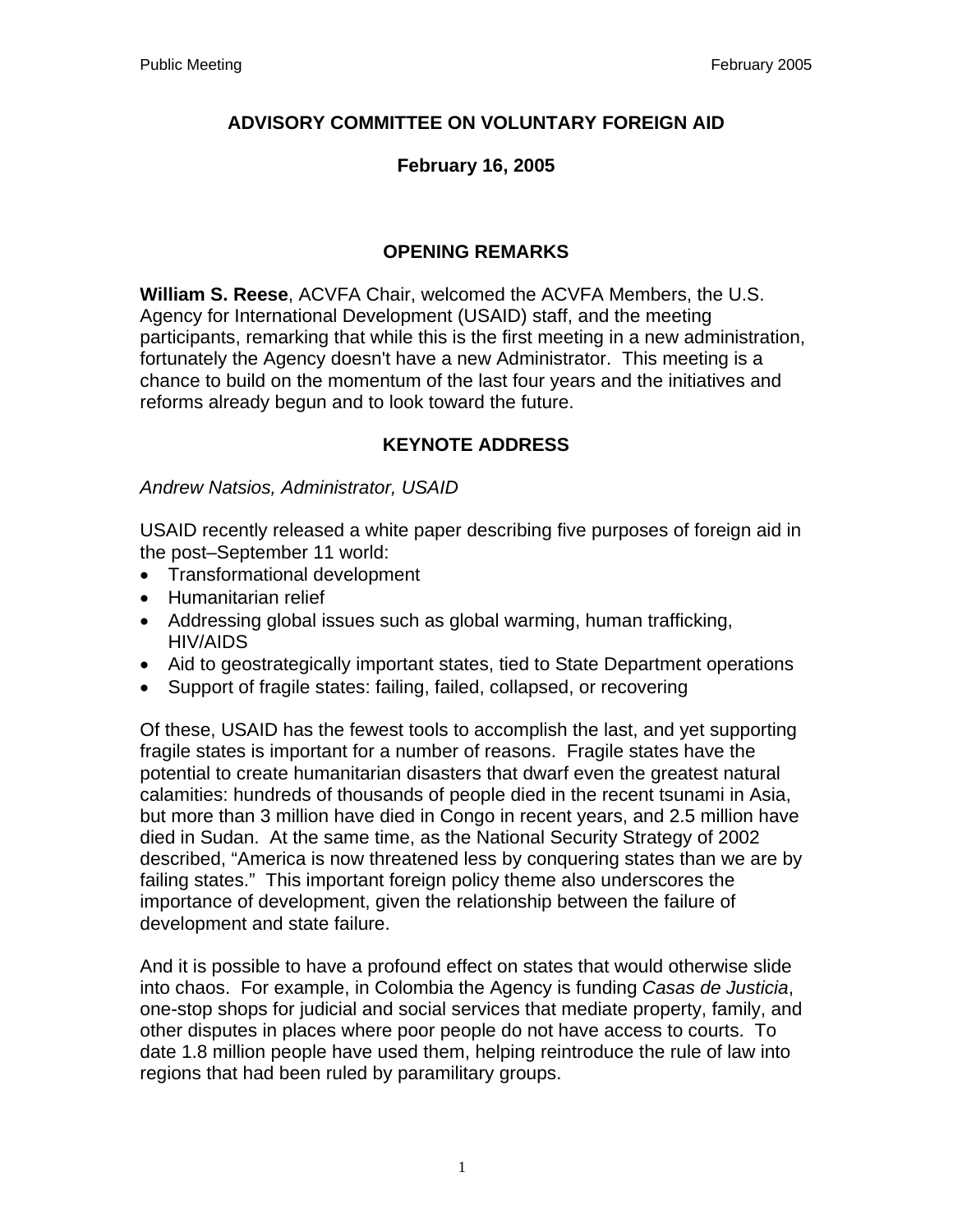The Fragile States Strategy will require close coordination, both among U.S. government agencies and between the United States and other countries. Cooperating with the U.S. military, for instance, will be indispensable to USAID's work: if there are warlords on the loose, non-governmental organizations (NGOs) can do very little. Other U.S. departments are genuinely interested in cooperating in this area.

One reform will be to refashion USAID budget accounts to more closely approximate the five priorities described in the white paper. Toward that end, the 2006 budget moved \$275 million from Development Assistance (DA) to the Transition Initiatives Account. The goal is to increase flexibility in USAID's programming and budgeting and move more rapidly, since fragile states, if unsupported for too long, may simply fail. Too much money is now disbursed based on earmarks, with too little ability to adjust programs to rapidly changing realities. The Office of Management and Budget (OMB), former Secretary of State Colin Powell, and current Secretary Condoleezza Rice are all enthusiastic. The idea is garnering support in Congress as well.

A second reform moves \$300 million from Title II food aid to Food for Peace (FFP) to the International Development and Famine Assistance account. This will allow us to purchase food from local sources in the most time-sensitive emergencies rather than shipping all food from the United States. This will reduce shipping costs (now as much as 50% of total expenses), help support agricultural economies in fragile states, and deliver food more rapidly in humanitarian crises. If local food can't be found, the money will return to Title II. USAID will not buy food from developed countries.

A third reform will involve a major internal reorganization of the Bureau of Democracy, Conflict and Humanitarian Assistance (DCHA). This will encompass the following measures:

- A task force of two people, one from the pertinent Regional Bureau and one from DCHA, will coordinate responses to crises. The DCHA representative will lead until the effort shifts to reconstruction, at which point the Regional Bureau representative will take over.
- DCHA will try to expand the pool of technical experts on whom it can call in a crisis.
- DCHA will improve coordination with the military, leading an operational planning unit to deal with complex emergencies, and building a common structure for working with each field combatant command. This is particularly important as the military becomes more focused on the requirements of nation building, a task for which USAID is better equipped.
- Global and Regional Bureau staff will be better integrated for crisis response.
- DCHA will recruit, train, and deploy a new cadre of Crisis, Stabilization, and Governance Officers.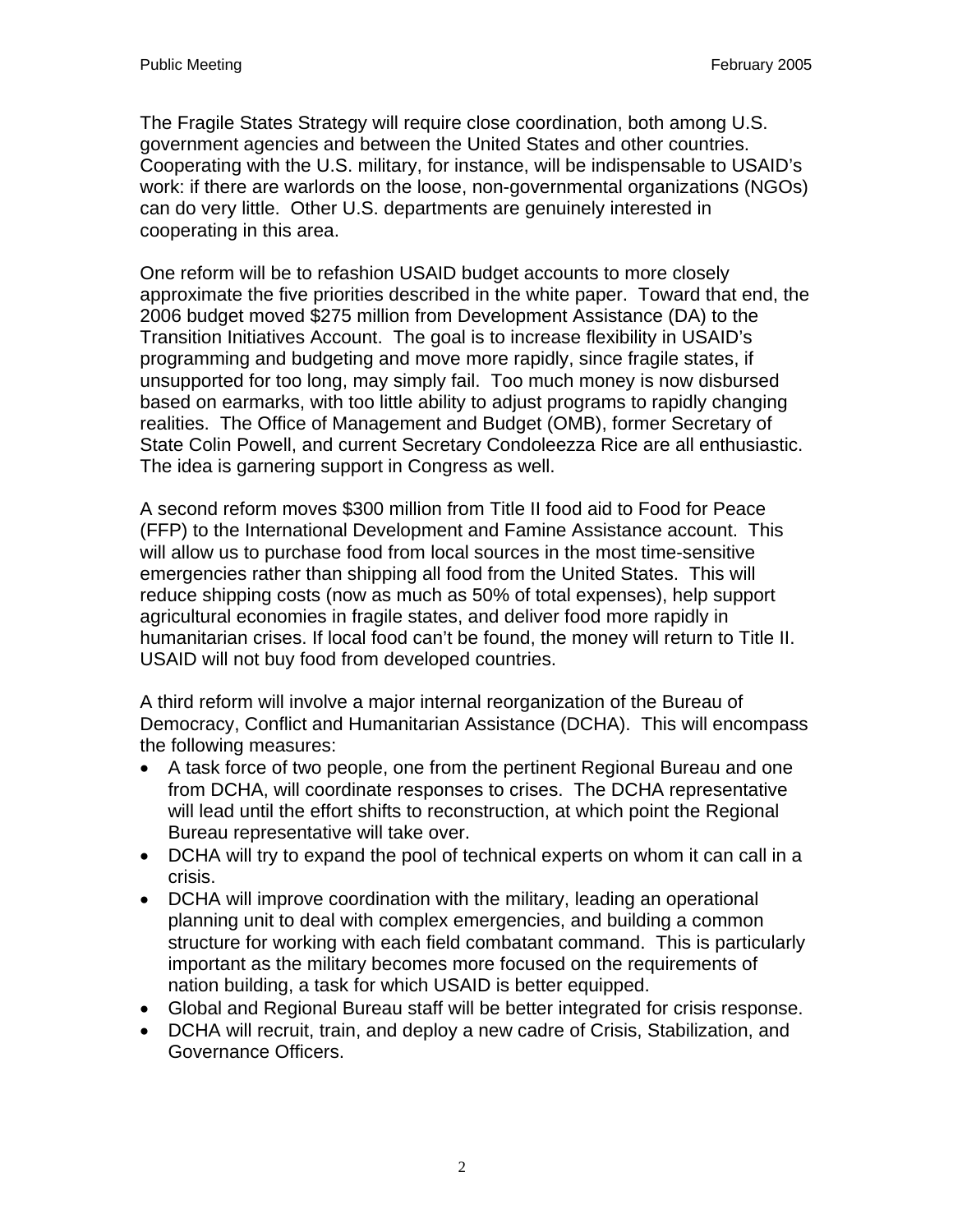These and other changes will require a good deal of planning for implementation. Public policy often fails not in its design but in the way it is put into practice. It will be important to develop and implement these new initiatives with the help of all USAID staff.

## **QUESTIONS AND ANSWERS**

**Ted Weihe, ACVFA Member,** asked about USAID's plans to implement the part of the Fragile States Strategy relating to infrastructure, as in the past the agency's infrastructure-building capabilities have been limited.

**Mr. Natsios** replied that last year USAID created an Office of Infrastructure and Engineering, which will allow the agency to hire engineering contractors and staff more easily. USAID has already hired three people, and is now deciding in which bureau to house the Office. The Agency has also created a new backstop of Crisis, Stabilization, and Governance Officers within the Foreign Service and wants to better integrate DCHA approaches throughout the Agency.

**Mary McClymont, ACVFA Member,** noted that the Fragile States Strategy focused on four states, and asked how many countries it will ultimately address.

**Mr. Natsios** replied the strategy does NOT focus on four countries. Specific countries are not identified in the strategy. In the FY 06 budget presentation, USAID has identified four countries—Ethiopia, Afghanistan, Sudan and Haiti—as pilot tests to provide more flexibility in its programming. These are countries of strategic importance to the U.S. and where the U.S. is investing heavily. Ultimately, other countries will be added to or taken away from the account. The Fragile States Strategy will not issue lists of countries, as this is politically sensitive.

**Ms. McClymont** then asked how USAID will relate to the Reconstruction Office in the Department of State.

**Mr. Natsios** replied that USAID considers itself the operational arm of the Reconstruction Office. When crises reach the headlines every office wants to get involved, but many have no practical experience with failed states. OMB is exercising leadership to ensure that the agencies with experience in these settings get money.

**Michael Nyenhuis, ACVFA Member,** asked what, aside from domestic politics, are the limits of the new cash for food program.

**Mr. Natsios** replied that many famines are the result of massive crop failures due to drought, conflict, disease, or pests. When that happens there is no surplus food to buy—droughts don't end at national borders. In addition, it probably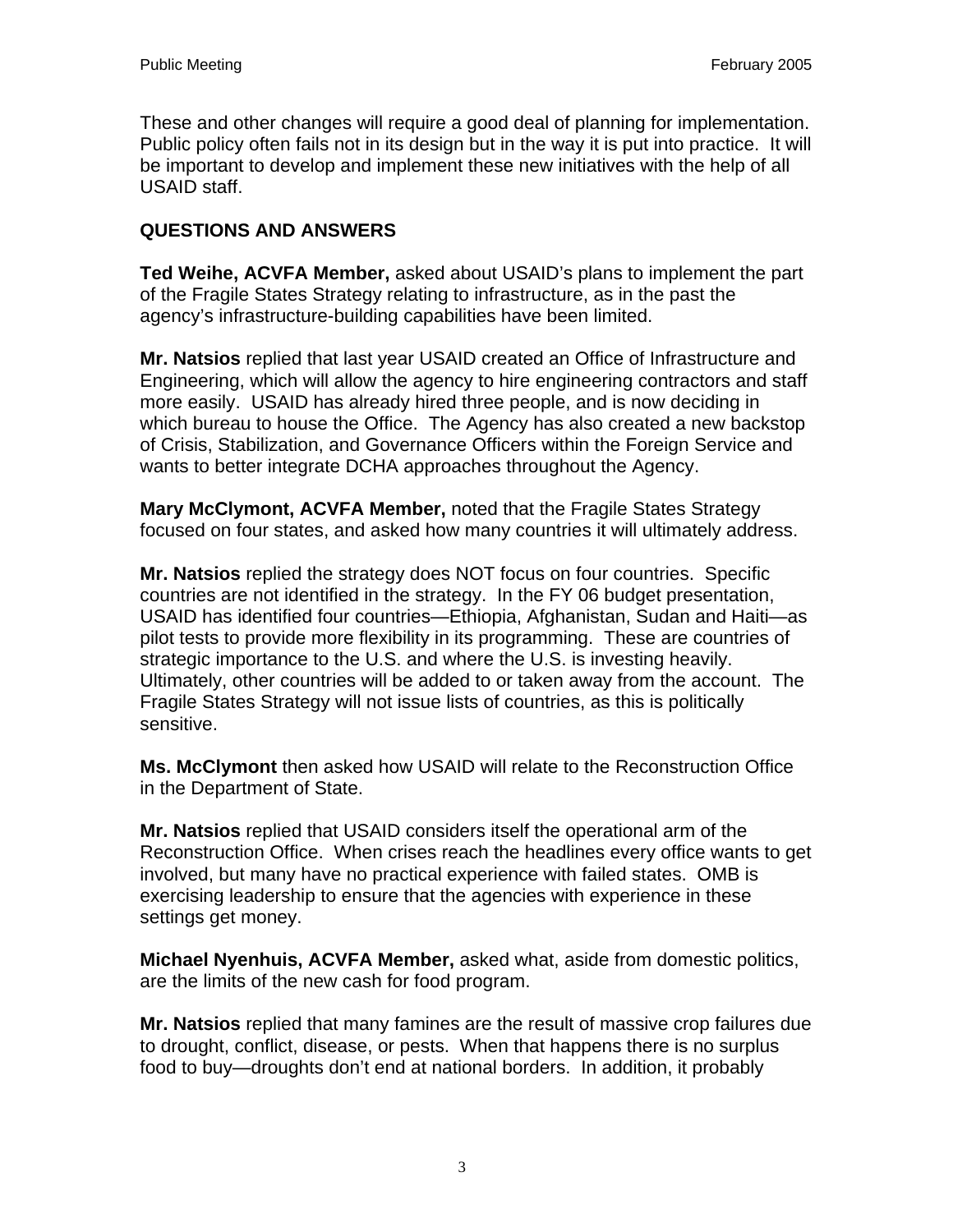simply is not possible right now to buy \$1.2 billion (the total amount in Title II) worth of surplus food in Africa, but \$300 million worth is available.

**Stephen Moseley, ACVFA Member** noted that there is a slippery slope to closer alliances with the U.S. military, and asked what USAID can do to guard against that, so that the outcome is a better meeting of minds, not a subjugation of longterm development needs to military or foreign policy needs.

**Mr. Natsios** replied that greater problems will come if USAID does not reach out to the military. In Afghanistan, for instance, because of security restrictions, the military began much of the work USAID and NGOs usually do but without the benefit of experience in these areas. A unit might want to dig wells but fail to assess how many the aquifer could handle. A month later the wells would be dry and the villagers angry. USAID will not allow itself to become an intelligence agency, but it is useful to report when USAID people are being shot at. USAID staff members and partners invited to join in military training exercises should go. The military officers who go through them do behave differently in the field; they understand USAID and respect its people more.

**John Sullivan, ACVFA Member,** asked how, in the absence of the U.S. Information Agency (USIA), USAID plans to get people to understand democratic values.

**Mr. Natsios** replied that many people recognize that this issue needs to be addressed. For its part, USAID is getting more involved with media. It has funded twenty-eight radio stations that have national reach in Afghanistan, and will also put a Communications Officer in each USAID mission.

# **THE NEW USAID ANTICORRUPTION STRATEGY**

**Barbara Turner***, Deputy Assistant Administrator, Bureau for Policy and Program Coordination, USAID* 

It used to be taboo to talk about corruption. That is fortunately no longer the case. The Monterrey Consensus, arrived at in 2002 by over fifty heads of state, recommends directing foreign aid resources to those states that improve their governmental response to corruption. The Millennium Challenge Account (MCA) does just that, stating that reforms work best when a country works well. That is not to suggest that USAID abandon countries with corrupt practices. Rather, the Agency has to figure out how to take it on, in concert with the Department of State, their Bureau for International Narcotics and Law Enforcement Affairs (INL), and other agencies.

Corruption is a problem in fragile states, of course, but it isn't limited to them. In Nigeria's oil-producing regions, for instance, it is clear that heavy investments in development are not having the impact they should because a lot of money is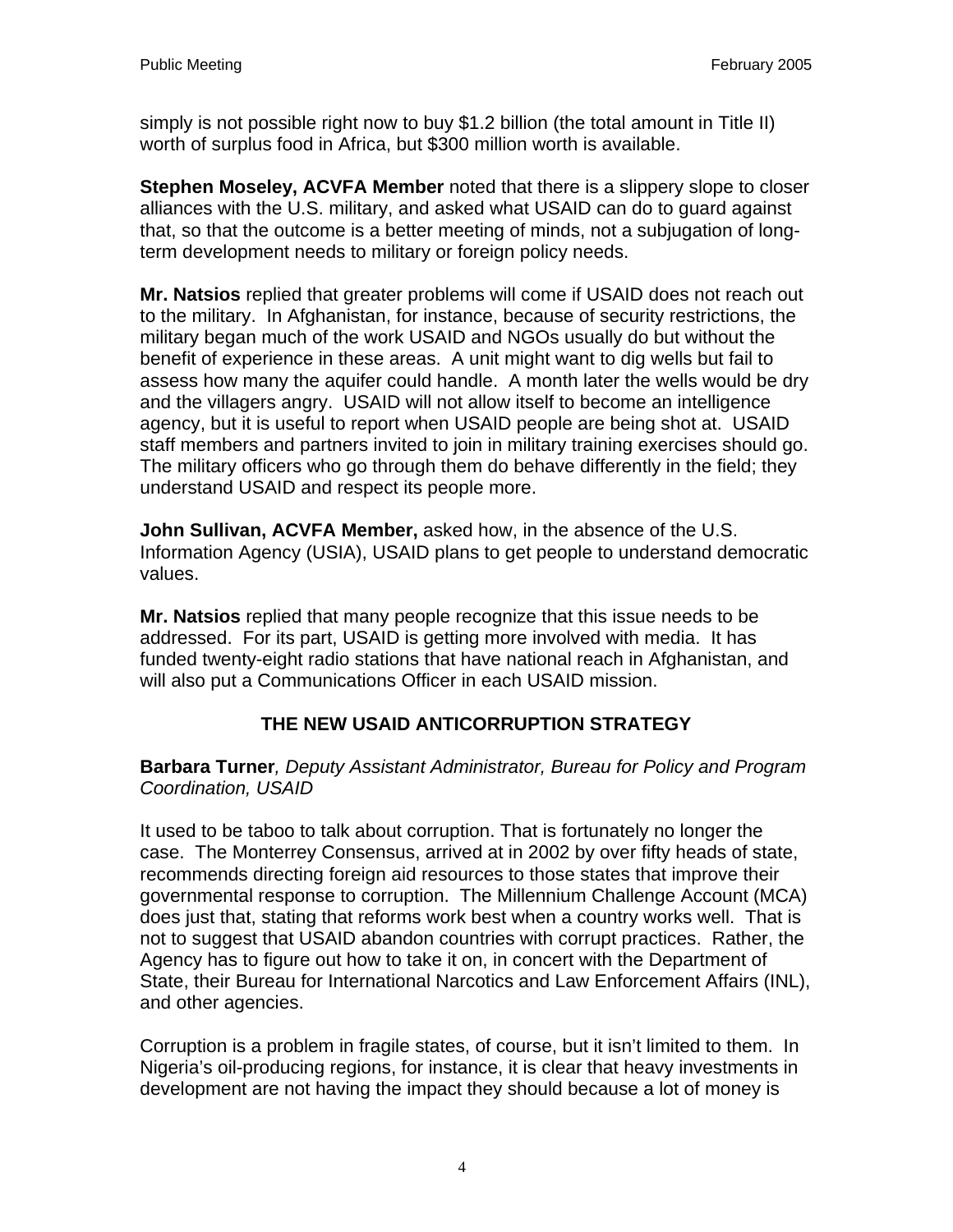siphoned off in corrupt systems. And it can appear in many sectors, not just government: banking, extractive industries, agriculture, education. In the medical sector drugs and medical supplies are as good as cash. In banking, there are opportunities every step of the way for bribes to redirect money. The presence of corruption can strongly discourage foreign direct investment.

Currently USAID spends about \$200 million each year on controlling corruption through checks and balances, audits, and management. It asked its Field Officers what works in fighting corruption. Their responses included:

- It is important to find local groups that understand their regions' corrupt practices and are willing to take them on.
- It requires a long-term focus.
- It requires a multipronged approach, using many programs across a variety of sectors at once.

Conversely, anticorruption strategies are not likely to work if:

- Local people lack the political will to implement them.
- They are simply public awareness campaigns not tied to specific reforms; people will see them simply as propaganda covering for the same old practices.
- Reforms are implemented *without* public awareness campaigns, since bureaucrats who want to reform need public support.
- They fail to plan for the long term, providing training, support for transparency, computer equipment, and other resources.
- Donors do not work together. If USAID refuses to support something because of a lack of transparency but another donor transfers money to that government on the same day, USAID's stand is ineffective.

The new Anticorruption Strategy itself consists of the following key elements:

- Simultaneously address grand (or elite-level) and administrative (or low-level) corruption. Grand corruption can be difficult to attack, but it's very hard to reduce administrative corruption if low-level officials see large amounts of money leaving at the top. USAID will train its staff in recognizing the signals of grand corruption and in drawing in the diplomatic community to help deal with it.
- Take advantage of opportunities quickly. Very often, real anticorruption reformers in government are vulnerable and need to be supported quickly.
- Integrate anticorruption strategies into all USAID programs, not only governance programs promoting the rule of law but also in banking, health systems, agricultural development, and other sectors.
- Build USAID's knowledge by reporting on its anticorruption measures and their successes or failures.

Operationally, USAID must:

• Draw in staff members and accustom them to incorporating anticorruption awareness in their work.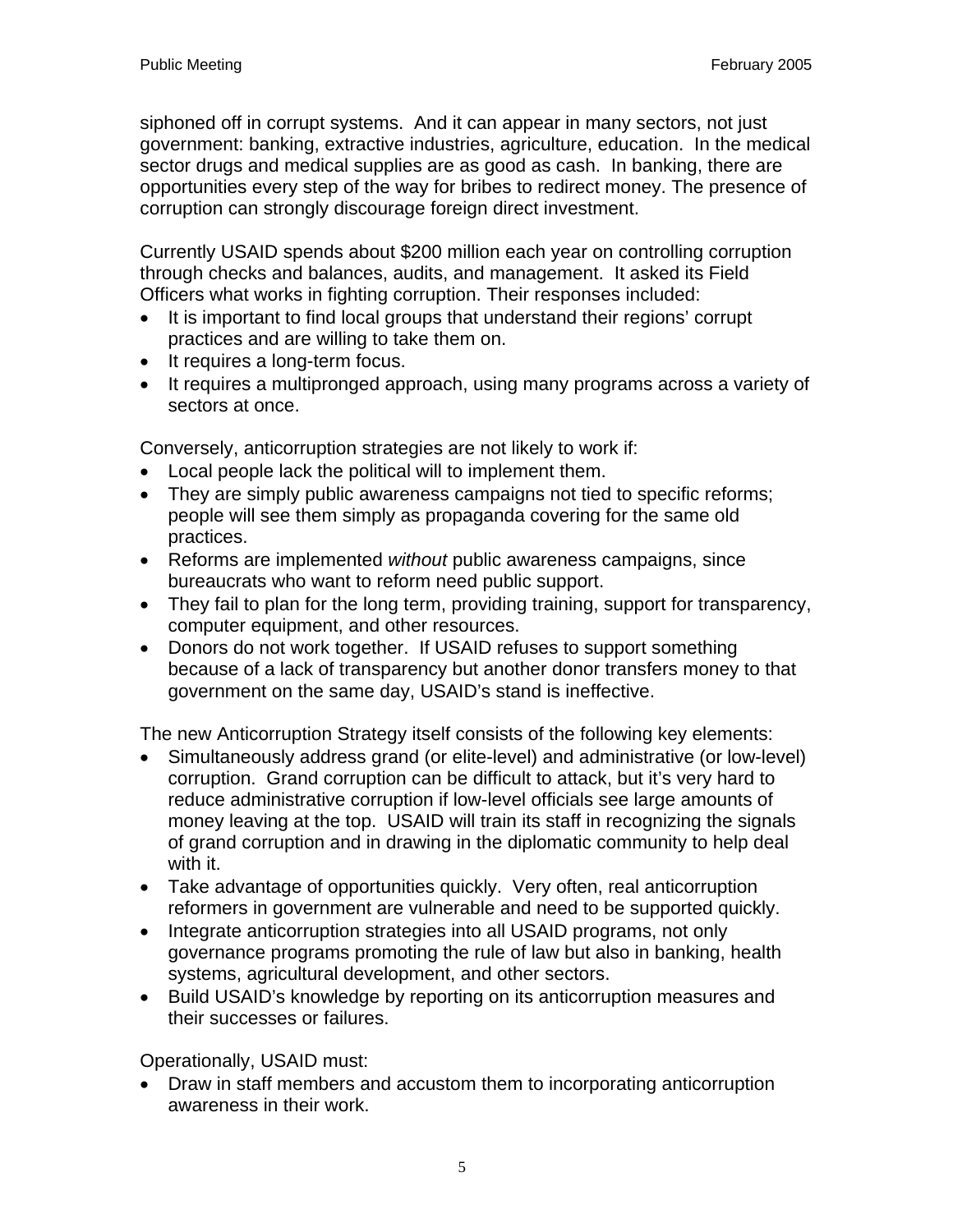- Coordinate with the diplomatic community, as accusations of corruption are sensitive matters.
- Work with local press and NGOs to spotlight problems without putting reporters and NGO workers in physical danger.
- Strengthen the ability of local Missions to identify problems.

## **QUESTIONS AND ANSWERS**

**Wendy Cox** asked how the new Anticorruption Strategy relates to federal procurement.

**Ms. Turner** replied that USAID has its own high standards for procurement. For instance, the Inspector General (IG) staff audits its programs. USAID has had mixed success in applying the U.S. procurement model and standards in other countries, because it lacks the necessary oversight capability. The goal is to develop transparent procurement processes in the host countries themselves.

**Alexander Kravitz** of the International Executive Service Corps asked whether the strategy includes a warning system similar to that in the Fragile States Strategy.

**Ms. Turner** replied that USAID is not necessarily in a position to come up with those indicators yet.

**Neil Levine**, Chief of the Governance Division, DCHA, added that the Agency is trying to develop a broader methodology that assesses corruption by looking at the underlying economic and governmental factors driving it, across multiple sectors and at different levels of government.

**Margaret Goodman** of World Learning asked what priority anticorruption strategies will have in countries where USAID has interests in conflict with them.

**Ms. Turner** replied that USAID is not setting aside money specifically to fight corruption. Rather it is trying to accustom its officers to thinking about transparency in every program area. In extractive industries in countries with large national resources, for example, the Agency promote transparent and accountable management of these revenues and to strengthen the role of civil society in overseeing them. In all areas this will include promoting budget transparency, procurement reform, and the involvement of civil society.

**Steve Redding** of Management Sciences for Health asked how the Anticorruption Strategy will link to other, more traditional sectors of engagement with foreign governments, including governance and economic development. In his view, grand corruption is relatively rare compared to the weight of petty corruption people engage in to survive.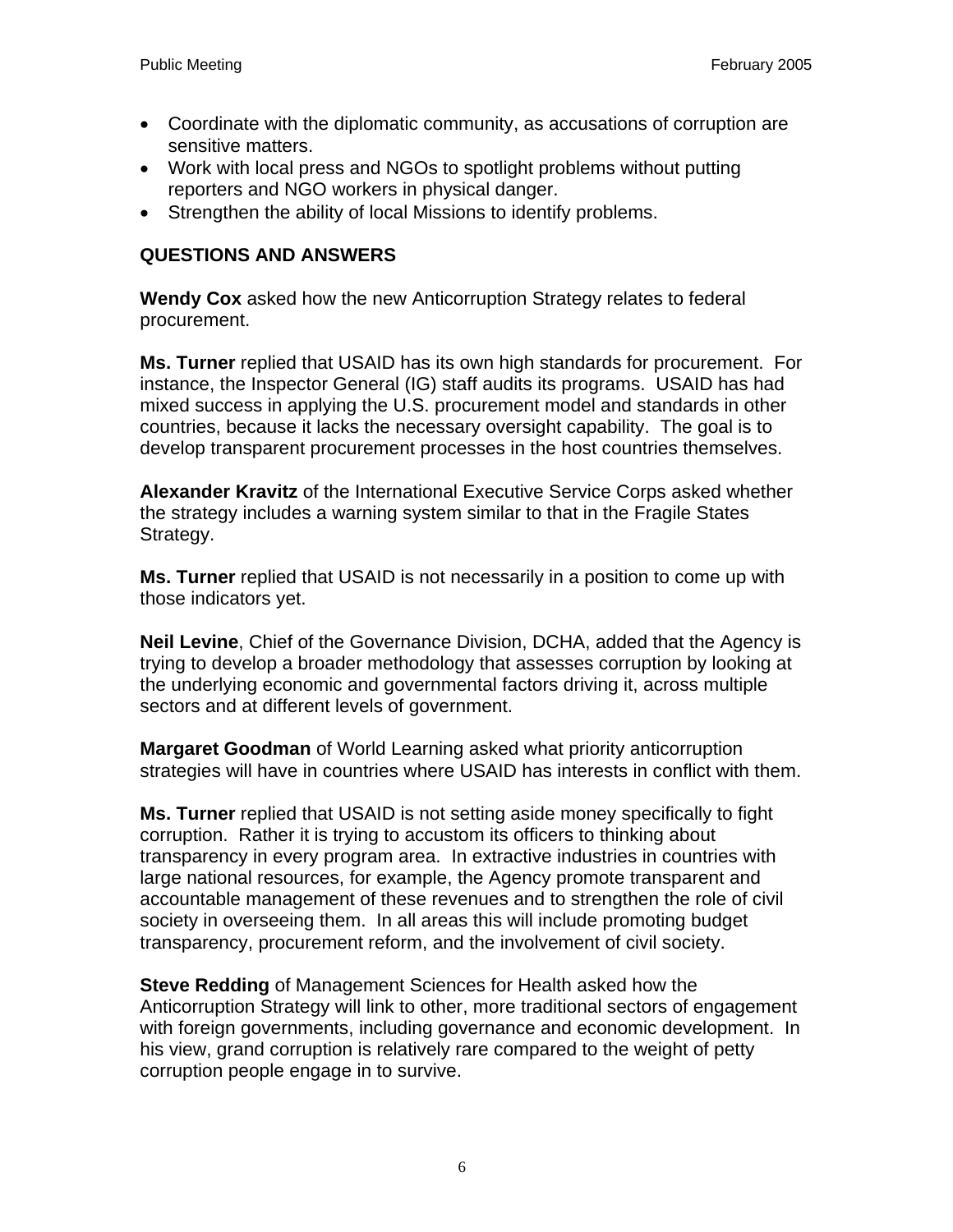**Ms. Turner** replied that USAID cannot address administrative corruption without removing the incentives that foster it. For instance, in the health care sector, pharmaceuticals must be transparently inventoried and tracked. The salaries of public servants—health workers, teachers, and especially police officers—need to be made not just adequate but *regularly paid*, so that those people can be sure of feeding their families from week to week.

As to grand corruption, while the number of people engaged in it may be small, that small number can remove a huge amount of money from a country.

**Elise Fiber Smith, ACVFA Member,** asked whether USAID has any plans to use indexes similar to those used by human rights groups to rank countries on a corruption scale.

**Ms. Turner** replied that USAID is not likely to rank other countries. The indicators are not yet adequately defined, and such an index could be an impolitic thing for the U.S. government to do publicly and officially.

**Frank Tugwell**, President and CEO of Winrock International, asked whether anticorruption strategies will be a U.S. government–wide initiative; in particular, whether the United States will begin to take the lead in the fight against corruption through such other institutions as the Asian Development Bank and the World Bank.

**Ms. Turner** replied that while addressing corruption is a government-wide commitment, the Strategy discussed today applies only to things USAID is doing. The next step for the Agency will be to work with other parts of the government to help implement it more broadly—and there is support in other areas of government. On the international front, fighting corruption was a major focus of last year's G8 summit, with discussions on transparency in public revenue and immigration policies and other areas.

# **PVO/NGO ANTICORRUPTION PANEL**

### **Moderator: John Sullivan**

*Executive Director, Center for International Private Enterprise (CIPE)* 

The Anticorruption Strategy unveiled today culminates a change in thinking that began fifteen years ago. Traditionally it was accepted in some economic circles that you needed grease to facilitate development, and in the World Bank and other institutions it was taboo to talk about "the c word." Daniel Kaufmann, one of the panelists here today, helped to debunk that idea through his work in the Ukraine and elsewhere, and Transparency International has successfully challenged the assumption that corruption was simply endemic in some places, and could never be dislodged. Today the world economic development culture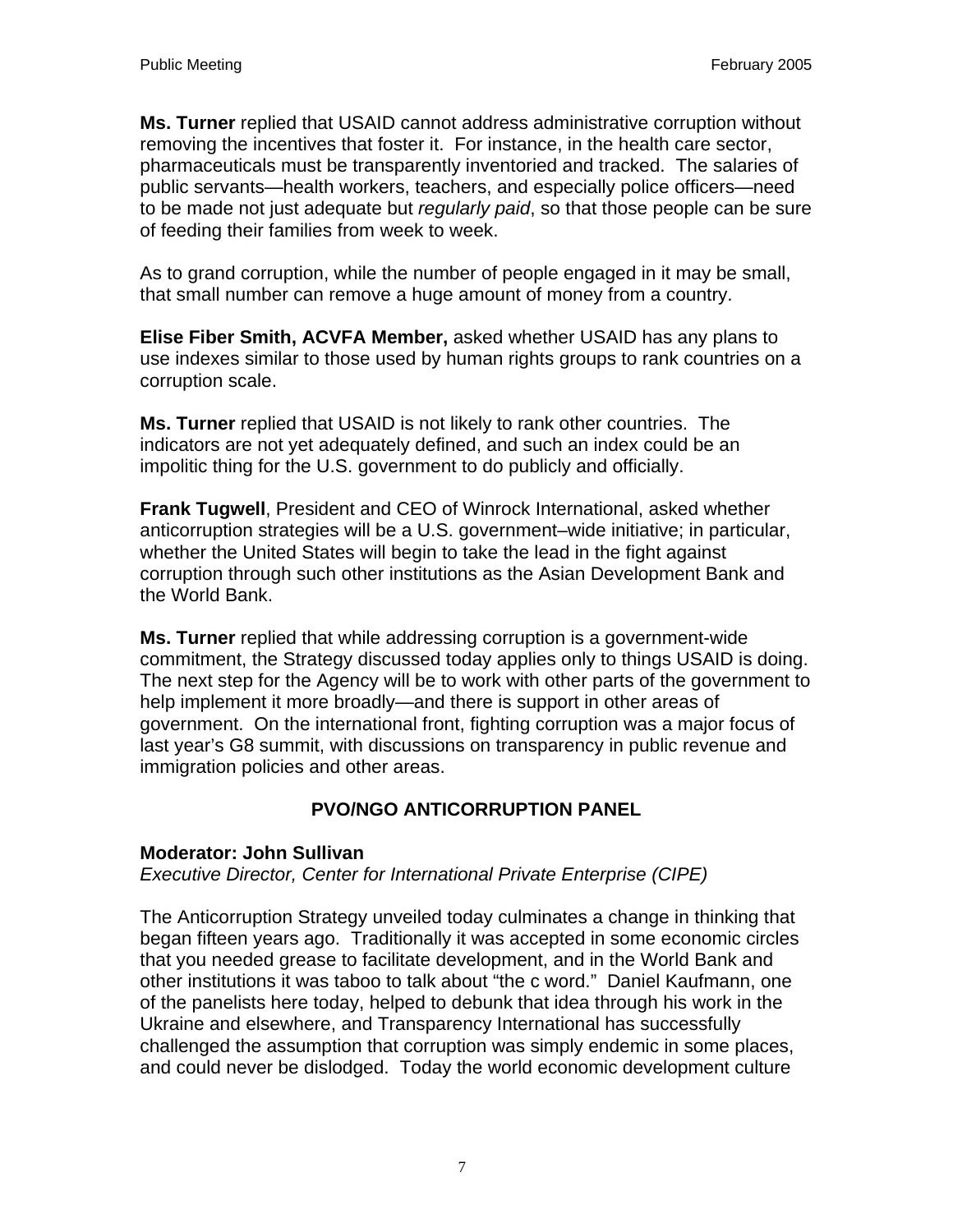has changed, and corruption has become a big obstacle to international investment in many countries.

One important advance in the Strategy is that it discusses "state capture," or grand corruption, as well as low-level corruption. Another is that it moves from the traditional definition of corruption (the use of public office for private gain) to a broader one (the use of any *entrusted authority* for private gain).

#### **Nancy Zucker Boswell**

*Managing Director, Transparency International (TI)* 

The anticorruption strategy demonstrates that we have made good progress since TI was formed in 1993, when no one would talk about corruption. TI's first task was to demonstrate that corruption was an economic problem, not just an issue of ethics, politics, or differing values. At the organization's inception, USAID was one of the only agencies to support an untested little NGO like TI in taking on such an unpopular challenge. Today 90% of USAID Missions see corruption as a key obstacle, and addressing corruption is not just a goal in its own right but an important part of reaching the goals of the MCA.

It's good that the Strategy acknowledges the need to keep learning, and includes a mechanism for doing so. Its focus on grand corruption and elites is also very timely. At TI's recent annual meeting the head of the Kenyan anticorruption effort talked about how entrenched were the interests he was up against, including whole networks of professionals, in the private sector and in government. Last week he resigned and left Kenya. Reformers taking on grand corruption face real dangers: they are smeared in the media, made the subject of lawsuits, and threatened with bodily harm. USAID must factor this into its strategies.

The Agency is in the lead with its Strategy, but it will take all the donors working together with a consistent message to secure the desired impact. TI cosponsored a recent meeting with the Development Assistance Committee which identified important obstacles: competing political interests and reluctance to admit corruption exists. Better cooperation is needed in the G8 and among multilateral organizations. For one, in egregious situations, all donors should try to develop consistent reactions. Cooperation on preventive measures can also be effective. For example, currently the United States is the only country to include legal and regulatory transparency requirements in trade agreements. It would be helpful if the European Union and others did as well.

Other challenges include implementing preventive measures and building the political will to enforce anticorruption laws and prosecute people. The Strategy makes note of "asset recovery," a commitment from banking countries under the new UN Convention Against Corruption to help developing nations get their assets back. This removes a major incentive to kleptocracy at the outset. But some governments were reluctant to agree to binding UN Convention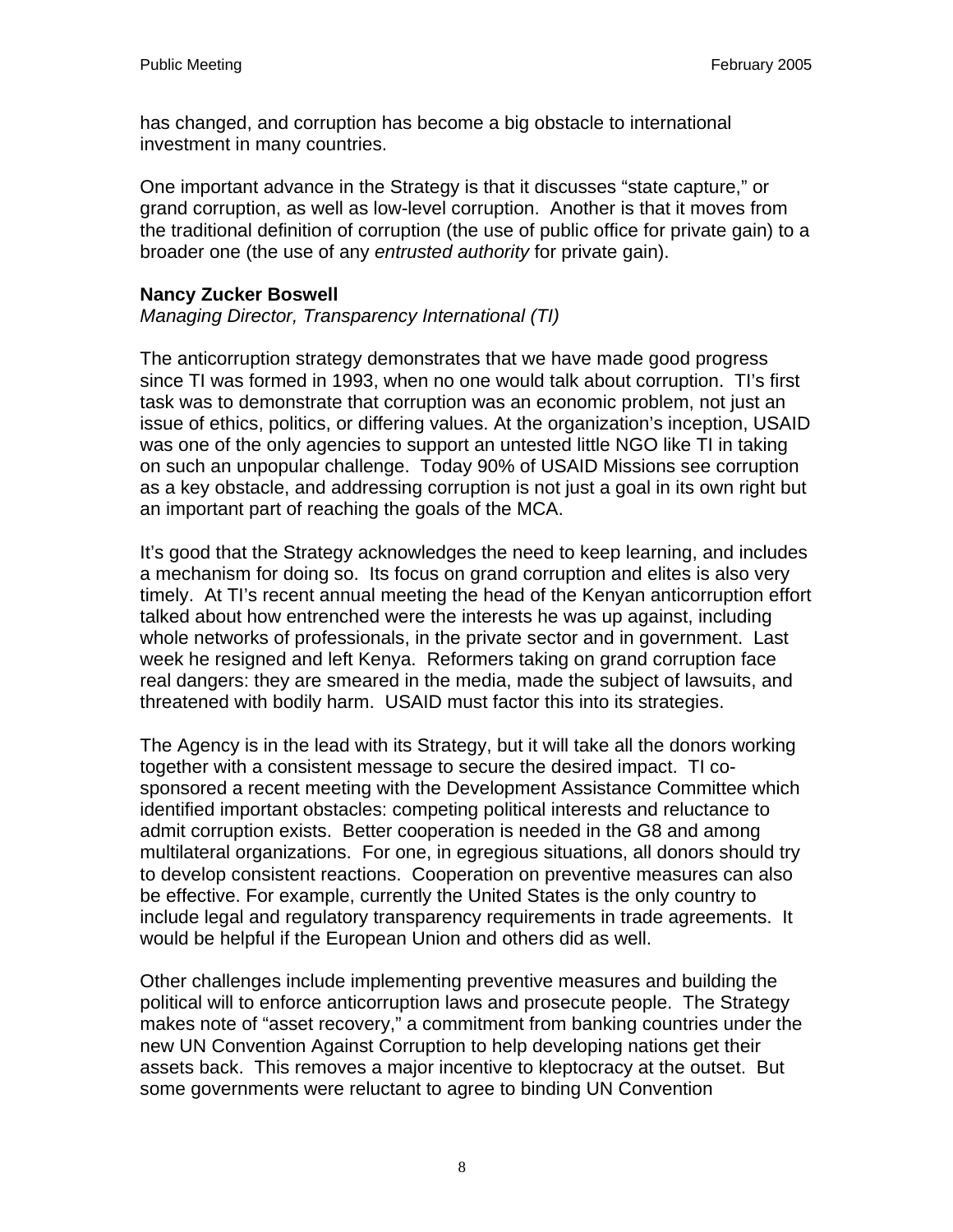requirements to implement strong preventive mechanisms that would keep the money from leaving in the first place. More should be done to strengthen local anticorruption systems and civil society and to require governments to make routine information, such as budgets, publicly available.

The report notes the increasingly important role of civil society in monitoring and promoting anti-corruption reforms. Nonetheless, to date, the resources committed to supporting local civil society groups and to enhancing their capacity has been inadequate to the task at hand.

More work is also needed in the private sector. Major multinationals and local businesses become a part of the problem when they pay bribes. A growing number of companies do want to do the right thing, but they need an environment that supports them. USAID needs to look at what it can do to support companies that work in the right way.

### **Kenneth Wollack**

*President, National Democratic Institute for International Affairs* 

In the past, the international community has focused on establishing regulatory frameworks, but on their own these will not reduce corruption. Political actors need to believe it is in their interest to adhere to the rules.

Corruption doesn't merely weaken a democracy. In fact, the condition of democracy in a given country will determine its ability to address corruption. The condition of a democracy depends on the prevalence of corruption. The least corrupt countries are generally the most democratic, and vice versa. That is not to say that democracy is a perfect insulator against corruption (as can be seen in Costa Rica) or that autocracies cannot fight corruption effectively (as can be seen in Singapore). But generally autocracies do foster corruption.

Democracies are generally more successful than autocracies at fighting corruption thanks to:

- Interparty competition: When political parties compete, they are more likely to monitor each others' behavior and can report them to the public through the free press. In Mexico, Ukraine, and Georgia, voter frustration with corruption led to a change in political leadership. Elite leaders realize that rivals will use their corrupt behavior to try to unseat them, and that the voters will withhold their support.
- Legitimacy of elected leaders and political institutions: These leaders and their parties, acting through the legislative process, must be relied on to develop solutions to corruption.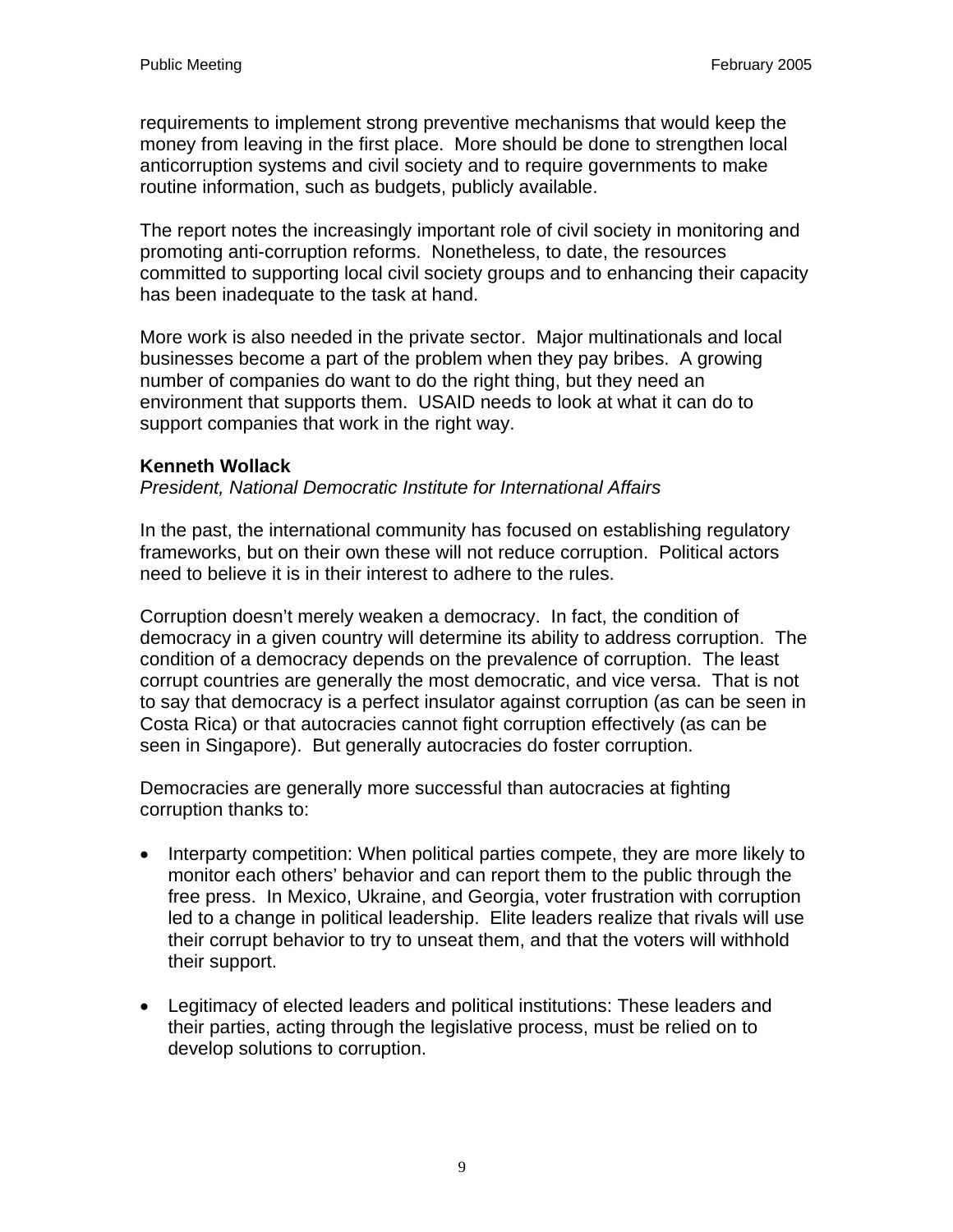• Diffusion of power: Democratic governance allows laws to be debated and passed, exposes politicians through an independent media, and punishes them through an independent judiciary.

This means that, in some places, democratic reform must precede anticorruption efforts. If a regime is willing to steal or coerce an election, there will be little to prevent it from stealing money. In the past, the donor community often focused solely on building state institutions and civil society, thereby marginalizing political parties and parliaments. This has unintentionally weakened democratic institutions and led to the rise of populist leaders.

### **Neil Levine**

*Chief, Governance Division Office, DCHA, USAID* 

USAID has solicited a variety of opinions on its Anticorruption Strategy and will continue to do so during its dissemination and implementation. The Agency is pleased to be launching the Strategy before ACVFA, which represents a broad spectrum of opinion, and USAID's success in fighting corruption will be dependent on its partners' actions in their work with NGOs and other agencies. Development assistance programs in all areas need to take corruption into account in designing and implementing their programs.

Why is fighting corruption important? USAID believes it can get better development results if it addresses the problem of corruption, and corruption affects the poor most severely. But corruption also has a corrosive effect on democracy. "No problem does more to alienate citizens from their leaders," according to the USAID paper *Foreign Aid in the National Interest*. Often the threats in failing states can be traced to failures of governance and the prevalence of corruption.

USAID cannot know yet whether its efforts will make a difference. But, for the first time, the nation has commitment at the highest levels of government to take the problem head on. The most significant reform of foreign aid since the Marshall Plan, the MCA, sets anticorruption strategies as the center of its policy. As recently as a few years ago the United States did not deny visas for suspicion of participation in corruption. Today it does, and that has had a significant effect in specific cases in Latin America.

That new commitment has been expanded by multidonor action: the G8 Comprehensive Transparency Initiative focuses on transparency in the revenue and expenditures of governments, with a particular focus on extractive industries. This is a pilot effort in four countries—Nigeria, Peru, Nicaragua, and Georgia and will likely be expanded to include other countries that have made a political commitment to fight corruption.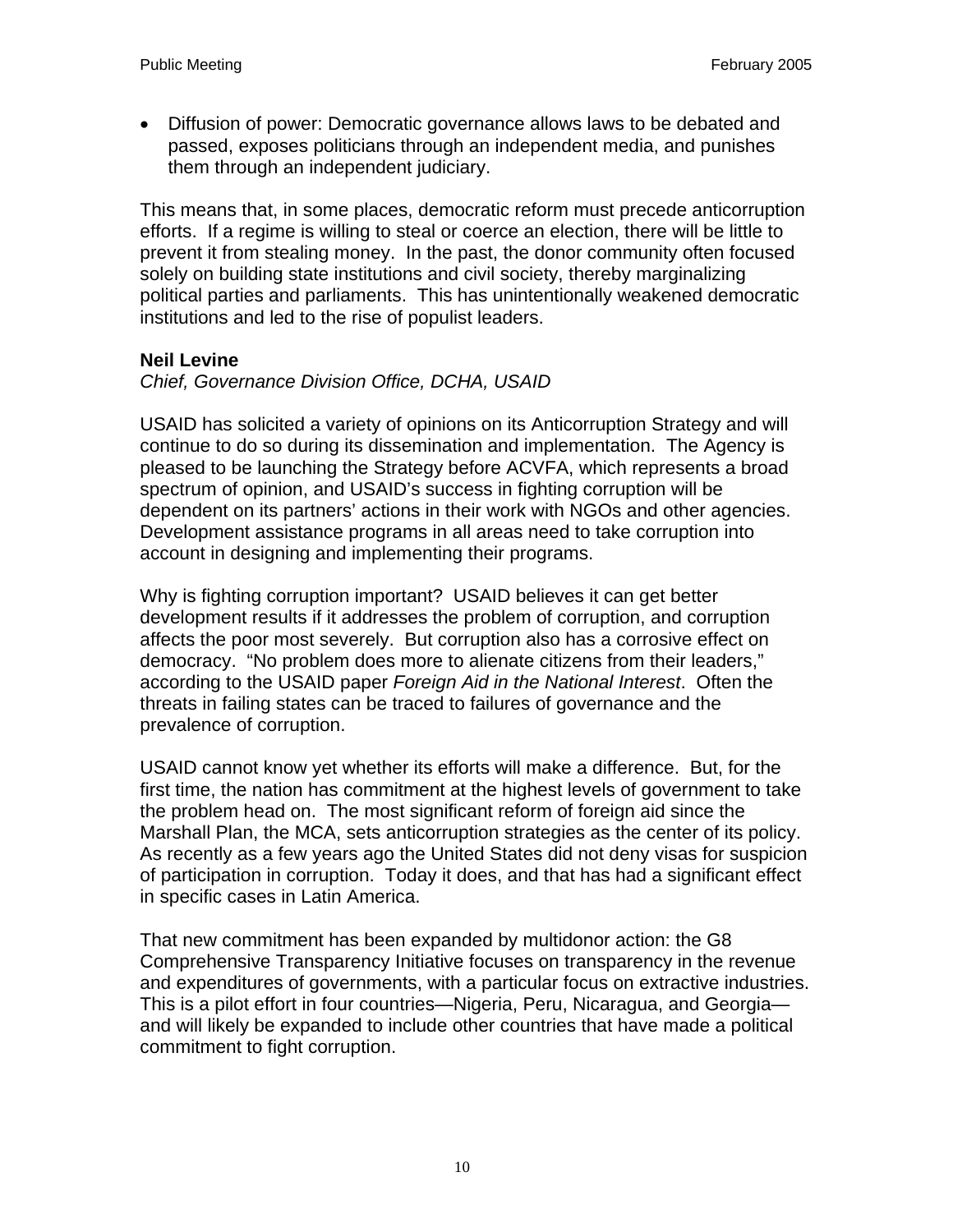The Agency is now evaluating the threshold country programs undertaken under the MCA. The most compelling country approaches are those that take on a whole range of societal reforms and checks and balances. Access to information in particular is crucial. When institutions are weak, the first step to strengthening them is to make information available, convincing public officials that information is a public good that belongs to citizens.

## **Daniel Kaufmann**

### *The World Bank Institute*

The Strategy has several positive aspects in particular:

- Its focus not only on economic development but also on social and political issues, and the emphasis on how rampant corruption creates disillusionment with democracy. There are many more representative democracies in the world today than there were thirty years ago. But many of these are sliding toward becoming "managed democracies," largely in reaction to popular disillusionment.
- The treatment of both grand and administrative corruption.
- The commitment to link development aid with anticorruption programs. There is an absurd international argument over which is more important, increasing aid or reducing corruption. Obviously we need both: the rich world needs to be less stingy, but corruption also needs to be reduced.
- The discussion of the relative ineffectiveness of anticorruption commissions and national campaigns.

In the future, however, USAID might pay greater attention to the following:

- Country typology, so it is clearer which types of corruption are most prevalent under which forms of government.
- Localized knowledge. There is no substitute for work with local NGOs, and the Strategy does not yet make clear how the Agency plans to elicit information from its local partners.
- The power of data and diagnostics. A body of toolkits already exists for evaluating corruption, although each method needs to be adapted for each country.
- The use of overall indicators and data for planning an overall strategy. For example, in threshold countries, the MCA takes into account levels of corruption. But it is equally important to be aware of *trends* in levels of corruption.
- Leadership, especially bold leadership. When Mikhail Saakashvili, the new president of Georgia, took office he didn't merely reform the traffic police but abolished it. By contrast, we see what has happened lately in Kenya, where there is a lack of leadership.
- A second generation of transparency measures using the tools of the internet (e.g., Mexico's online procurements, or putting the assets, incomes, and voting records of politicians online).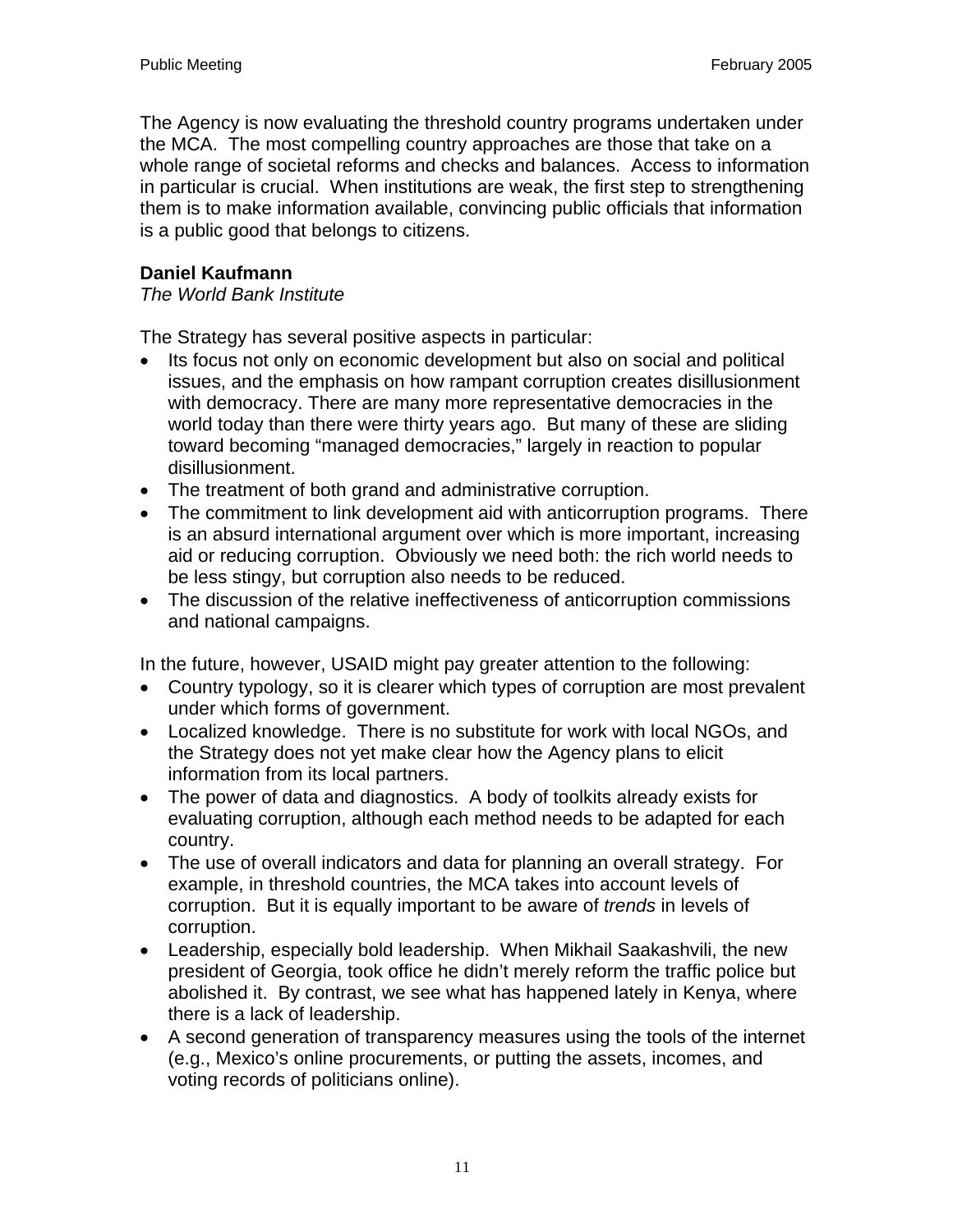• Top priorities. What are the top eight actions for the next year? How does one arrive at that list with the leadership of a country?

## **QUESTIONS AND ANSWERS**

**Ben Homan**, ACVFA Member, asked what has allowed the anticorruption issue to gain traction over the last years.

**Ms. Boswell** replied that it was difficult to put her finger on specific events. Leaders at the top levels of government have slowly come around over the last twelve years, including many people in the current administration. James Wolfensohn of the World Bank has been an invaluable ally.

**Mr. Sullivan** asked what reaction TI had gotten to its *Bribe Payers Index*.

**Ms. Boswell** replied that when TI first developed its *Perception of Corruption Index* it wasn't sure it should even release it. But it got out anyway, and because it resonated with people it became a big story. Those in the developing world felt it was unfair to focus all the blame on them when bribe payers constituted half the crime. So TI developed that too, and is pushing for an international convention to make criminal the paying of bribes. It is important for the whole burden not to be on those in the developing world.

**Frances Johnson** asked for examples of countries with adequate financing, staff, and cooperation as opposed to those without.

**Ms. Boswell** replied that now that corruption issues have been brought into the open, TI is getting calls from many organizations asking for help in designing anticorruption strategies, especially in connection with tsunami relief. But it's difficult to do these assessments, and the resources required to do real oversight can vary dramatically.

For instance, TI is working with its chapters throughout the Americas to track how governments are progressing with their obligations under the Organization of American States' Inter-American Convention Against Corruption. This has been an opportunity to let citizens know how well their governments are keeping their promises, and has cost maybe \$5,000. The *Bribe Payers Index*, on the other hand, cost hundreds of thousands of dollars.

**Mr. Sullivan** asked about the impact of the World Bank's publicly listing companies that engage in corrupt practices, and whether it would be worthwhile to convince G8 countries to do the same.

**Mr. Kaufmann** replied that while that list has been controversial, it has also been an extremely powerful tool. Today the World Bank has an investigative arm to look into corruption in Bank-funded projects, with an anonymous phone line and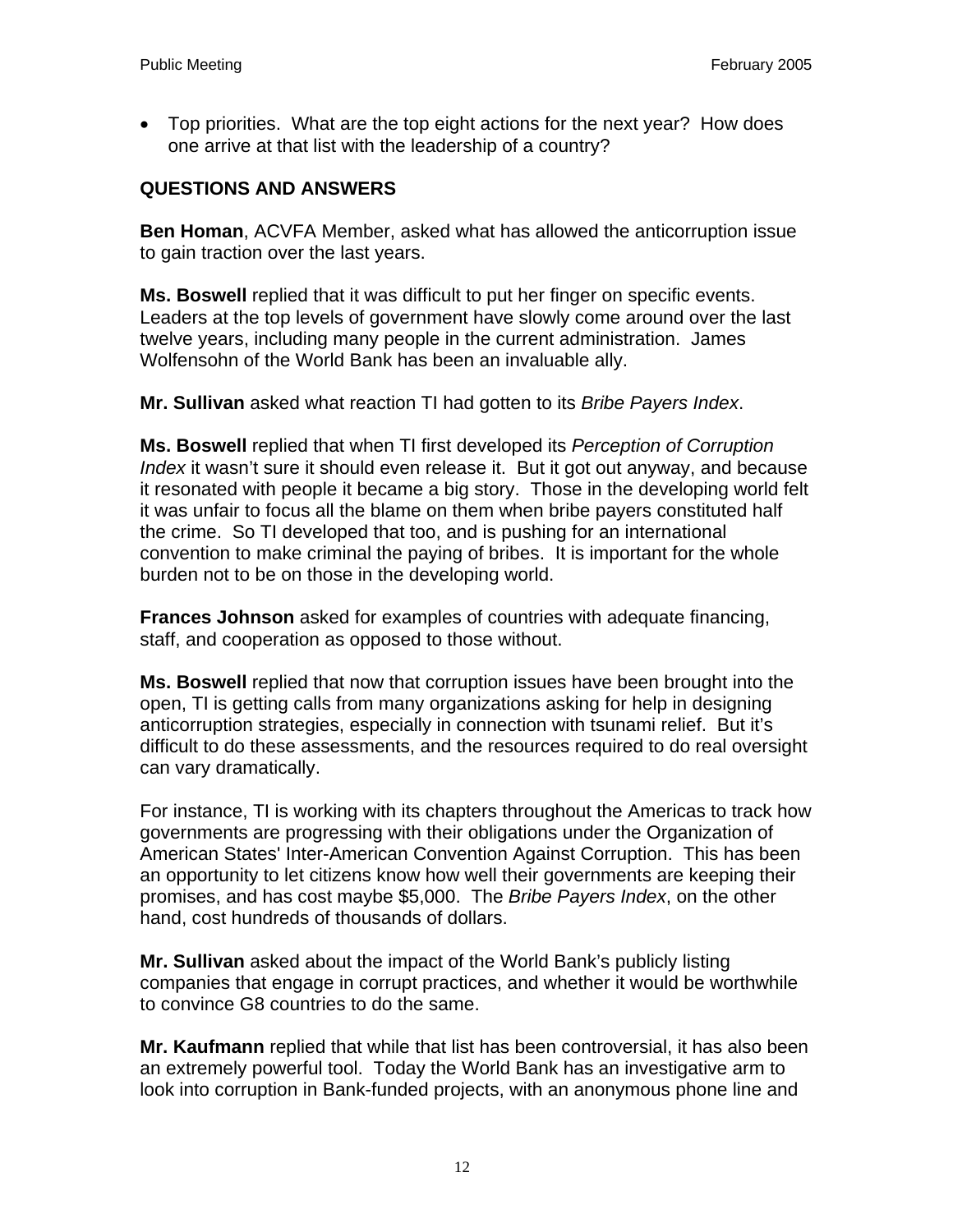investigation offices separate from the projects. If companies are found to be corrupt they are sanctioned. Separate from that, the Bank makes the list of sanctioned companies public, and in today's world the loss of reputation is extremely punitive. Many of the companies so listed have gone bankrupt or had to reinvent themselves. There are legal issues involved in this kind of listing, and fortunately the Bank has the resources to defend itself.

It is possible to get off the list, depending on the sentence and what practices a company engaged in. Some companies are listed for three years; others are there for life. The Bank is also considering making it possible for firms to report on their own past corruption in exchange for more lenient treatment, which would allow the Bank access to a lot more information.

**Mr. Sullivan** asked whether USAID had considered doing something similar.

**Mr. Levine** replied that it had not.

**Ted Weihe, ACVFA Member,** raised the issue of a "culture of corruption" and asked how it might be broken. In the USSR, for example, business was corrupt for generations.

**Mr. Sullivan** replied that many histories of corrupt systems—Enron and WorldCom, German construction companies, or Tammany Hall—show the same pattern: a taboo is broken, and then the problem is discussed openly. Years ago CIPE had a conference on "transaction costs" in Brazil, after being told that it couldn't have a conference on corruption there. By the middle of that conference the participants brought up corruption on their own. There isn't a culture in the world where the underlying societal values are accepting of corruption, and once people begin to demonstrate political leadership things do begin to change.

**Mr. Wollack** added that in Georgia, the first president after the fall of the Soviet Union understood early on that power should be diffused. Parliament had real power: it passed budgets, fired cabinet ministers, and drew strength from that political space. Ultimately that president, Eduard Shevardnadze, abandoned the young reformers, but because of that history these reformers had a chance to develop constituencies.

Electoral democracies do stand up better to corruption in general. Many of the countries Mr. Kaufmann referred to as "electoral democracies" are not democracies at all. The regimes in Central Asia and the Caucasus hold elections, but these are sham elections.

**Mr. Kaufmann** remarked that it would be interesting to know how NDI might rate democracies, because it would be valuable to be able to categorize democracies quantitatively. Culture is too often used as an excuse. Incentives will drive culture. Investors used to believe Chile's culture made it impossible to develop.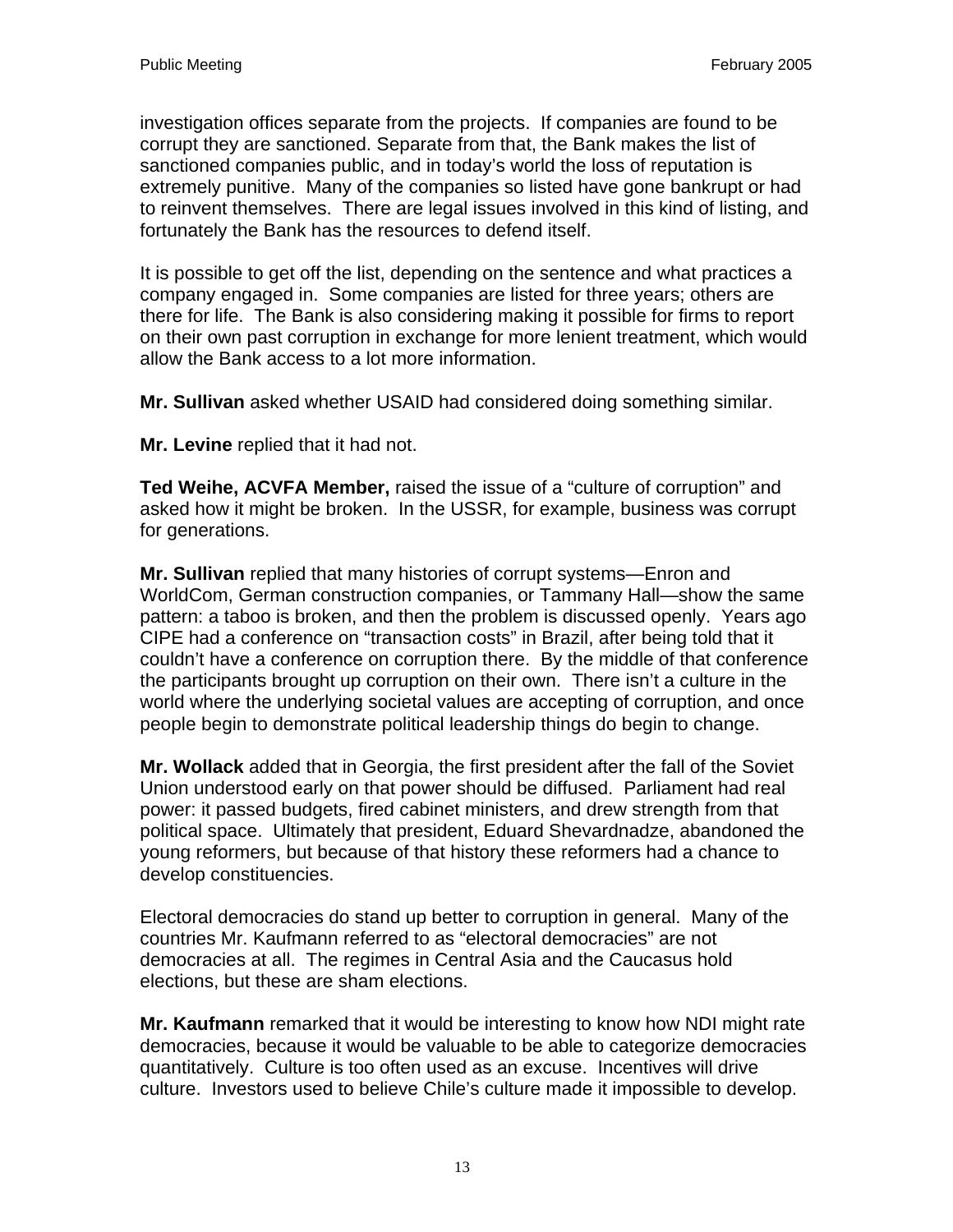The World Bank said the same thing in its first report on Japan. Cultures can change very quickly once leadership is in place and the incentives are right.

**Mr. Wollack** added that democratic change can come quickly — from a fraudulent election one month to a legitimate one the next. Georgia and Ukraine are recent examples. Autocratic leaders like to argue that change needs to be gradual, but the real issue is political will to do what is right.

## **USAID'S NEW GLOBAL BRANDING AND CHANGES TO MARKING POLICY**

## **Joanne Giordano**, *Senior Advisor to the Administrator, USAID*

Last year the U.S. government spent \$14 billion through USAID alone for foreign assistance, and people in countries receiving the aid do not even know that the assistance is from the United States.

As part of the remedy, USAID has launched a global branding campaign and is now requiring a consistent visual identity. Today the Agency's communications are managed by thousands of contractors around the world with very little guidance and no consistency.

That's why the Agency has created a *Graphic Standards Manual*, which sets compulsory guidelines for all communications produced by employees and Agency contractors. It applies to programs, projects, activities, and communications funded entirely by USAID. Communications funded only in part by USAID, through cooperative agreements, will be co-branded under regulations to be spelled out under the *Partner Branding Guide*, currently being reviewed and revised and slated for release by summer 2005.

The *Graphic Standards Manual* includes the following changes:

- Updated the logo to improve reproduction and readability by changing to a sans serif typeface, repositioning the Agency's name for right reading, and redrawing the handclasp.
- Added a brand name, USAID, as a graphic representation of U.S. foreign assistance, symbolizing that the aid is from the United States, as distinct from other sources.
- Added a tagline: "From the American People." This communicates clearly the message that U.S. aid is funded by U.S. taxpayers, as a gesture of U.S. citizens, and in the U.S. interest. (In Latin America the translation will be "From the People of the United States of America" to distinguish the source from other American nations.)

This standard graphic identity is designed to work together as a unit, and must be used consistently and persistently to gain traction. The brand (USAID) will from now on be the primary identifier; the Agency name (U.S. Agency for International Development) will be secondary, and placed only on the back of publications.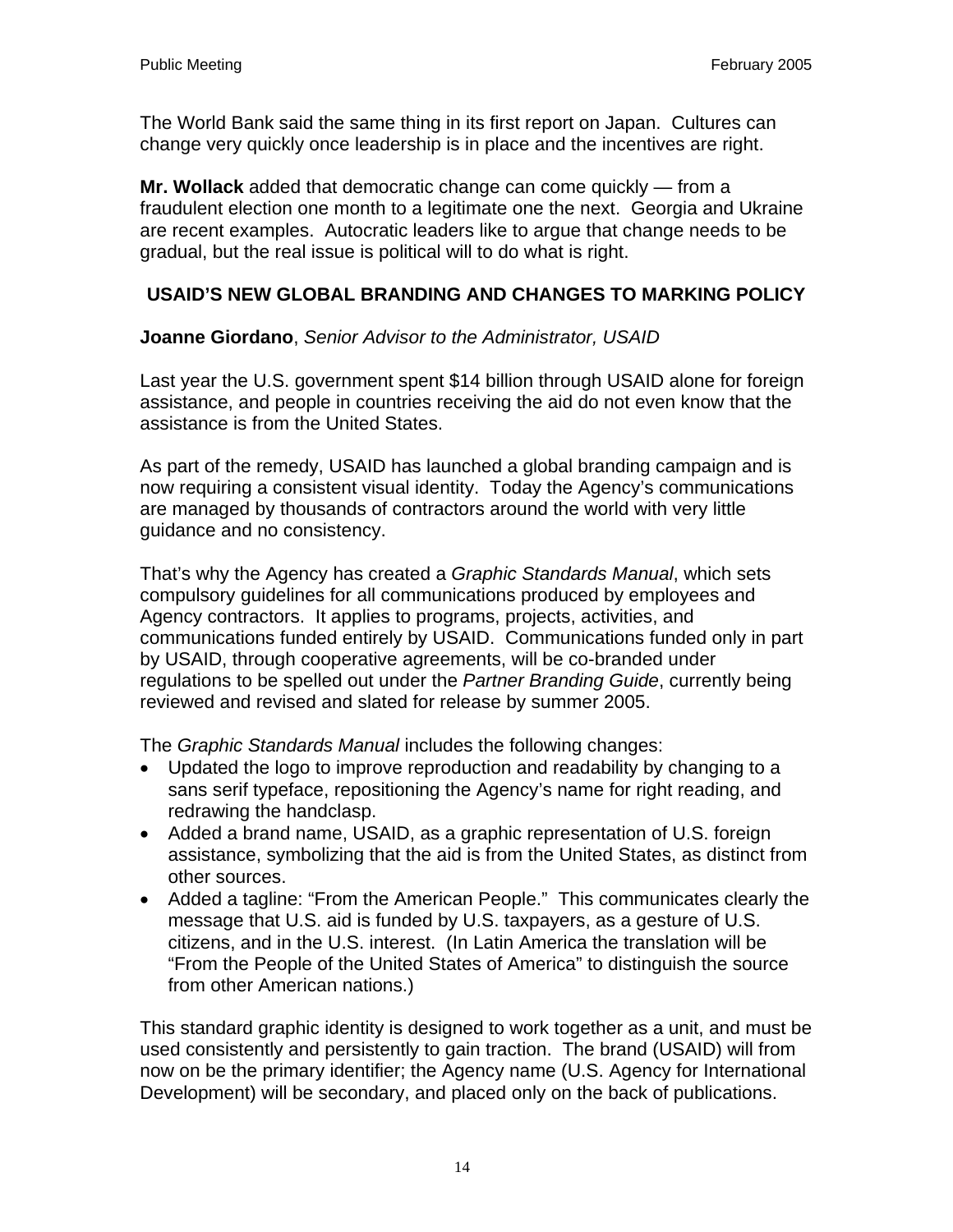The USAID identity is available in full color, two colors (red and blue), or black only, and in horizontal and vertical arrangements. No other color combinations or orientations are permissible.

Mission directors are currently authorized to provide waivers from marking requirements for contractors, and similarly will be able to grant waivers from branding requirements for grantees. For example, election materials or items produced directly for government ministries may not be appropriate for branding. For security reasons the goal is to mark projects and programs, not people or buildings. Branding will be addressed on a case-by-case basis, which will require thoughtful judgment.

There will be sub-brands for countries and places that receive U.S. assistance, for example, USAID JORDAN. Nothing else can be used as an extension of the identity—bureaus, programs, and offices are presented as headlines or text, not sub-brands. The country name and tagline can be translated, but a single translation should then be used consistently.

The *Graphic Standards Manual* is raising standards for all communications from the agency and its contractors:

- The brand identity will always appear on the top left, in a white field.
- A single, powerful image is strongly encouraged for the cover.
- Publications may be printed using full color, two colors (USAID blue and red) or black only.
- A standard palette with primary and secondary colors must be followed; other colors should be introduced through the use of photographs.
- Within these guidelines, communications should be customized to reflect local culture.
- Gill Sans is the family type font for professionally printed publications; Arial can be used for desktop publishing.

These and other guidelines and templates for graphic designers are available at the Agency website (www.usaid.gov/branding).

Special guidance is included for contractors. Publications not authored by USAID must have a cover note and a disclaimer. Contractors must seek approval to use a USAID identity on business cards or letterhead, and then they may do so only within certain guidelines: they must identify themselves as "USAID Contractors," and may not claim status as U.S. government employees.

The Agency also has a new standard for plaques and project signs. These must now demonstrate partnership by using the U.S. and host-country flags and messages in both English and local languages. Contractors can be included at the bottom if appropriate.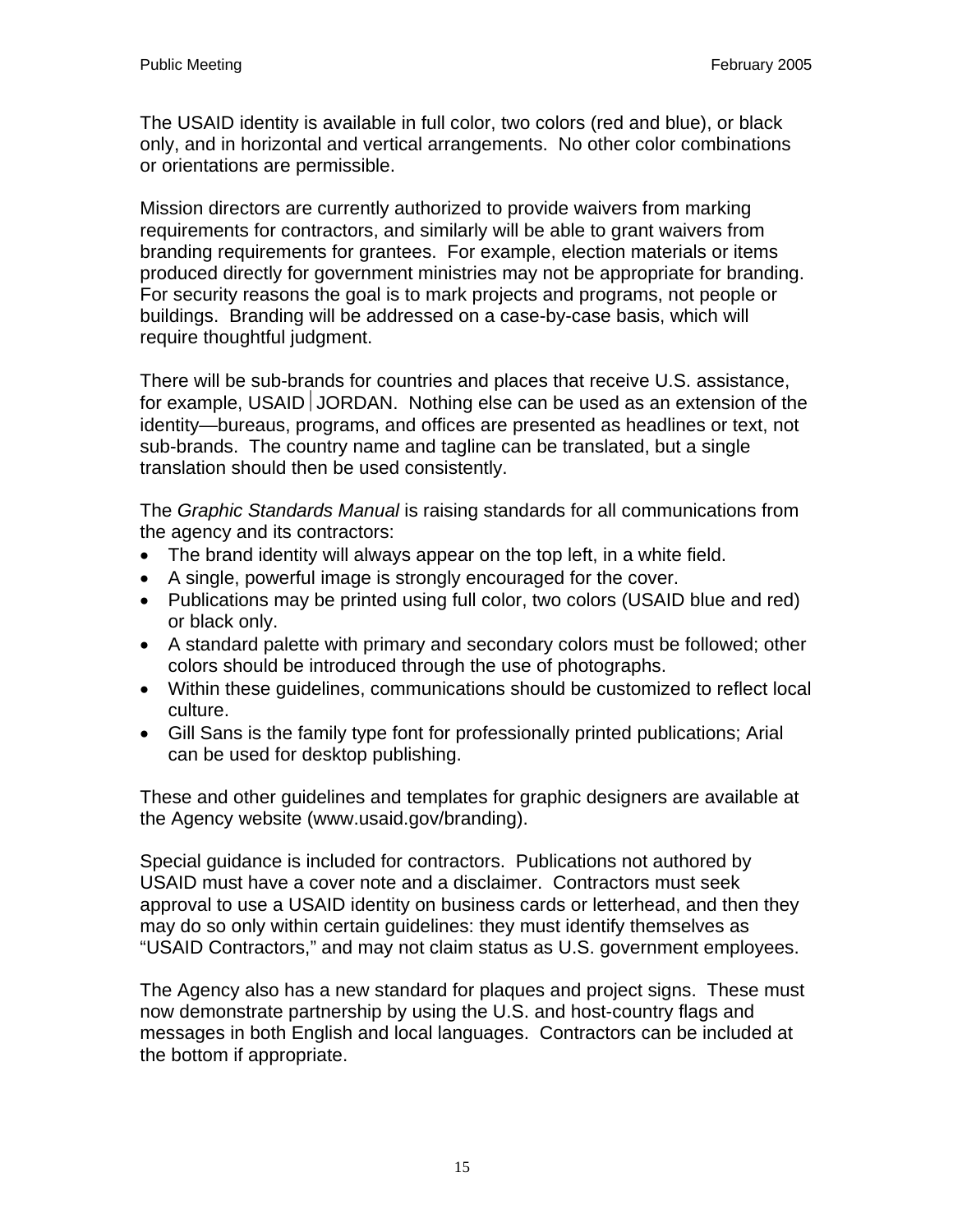Program materials, however, do not need to follow brand standards for color or font. The brand identity should be included at the bottom or where appropriate. Separate program logos should be used minimally if at all.

It will take some time to get all of this done. The agency is simply requiring that it be done "with all reasonable dispatch." Contractors and Missions can use up supplies of old stickers, letterhead, etc., as the Agency would like to avoid spending a lot of money on this effort. In fact, so far it has invested very little only \$100,000—on developing the brand identity and the manual. This cost also includes producing the *Partner Branding Guide* and a series of communications templates.

# **USAID MARKING INITIATIVE: THE LEGAL FRAMEWORK**

### **John Niemeyer**

*Attorney Advisor, Office of the General Counsel, USAID* 

Marking is required in USAID's framework legislation: the 1961 Foreign Assistance Act (FAA), Section 641, requires all overseas programs be identified as American Aid. USAID's new standard graphic identity, with the tagline "From the American People," accomplishes this quite literally.

Current regulations (AIDAR 752.7009) and Agency policy (ADS 320) require marking by contractors, and USAID is requiring contractors to follow new branding guidelines "with all reasonable dispatch." There is no marking requirement in current regulations (22 CFR Part 226) or Agency policy (ADS 320) that covers administration of grants and cooperative agreements.

USAID issued a notice of proposed rulemaking (a draft rule) in the *Federal Register*, December 20, 2004. The proposed rule amends 22 CFR Part 226 to require marking by recipients of grants and participators in cooperative agreements. The period for public comment closed February 3, 2005. USAID received just over forty comments.

USAID is currently reviewing those comments as part of the process of preparing a final rule, which will include further explanations of the Agency's decisions. During the review, USAID is required to prohibit so-called ex parte contacts discussions with non-Agency personnel on the substance of the rule under deliberation—in order to protect the integrity of the rulemaking process, especially the principle that the final rule, if any, will be based only on Agency expertise and public comments.

# **COMMENTS**

**Eric Walker** of the Association of PVO Financial Managers (APVOFM) commented that his members are those who have to deal with auditors when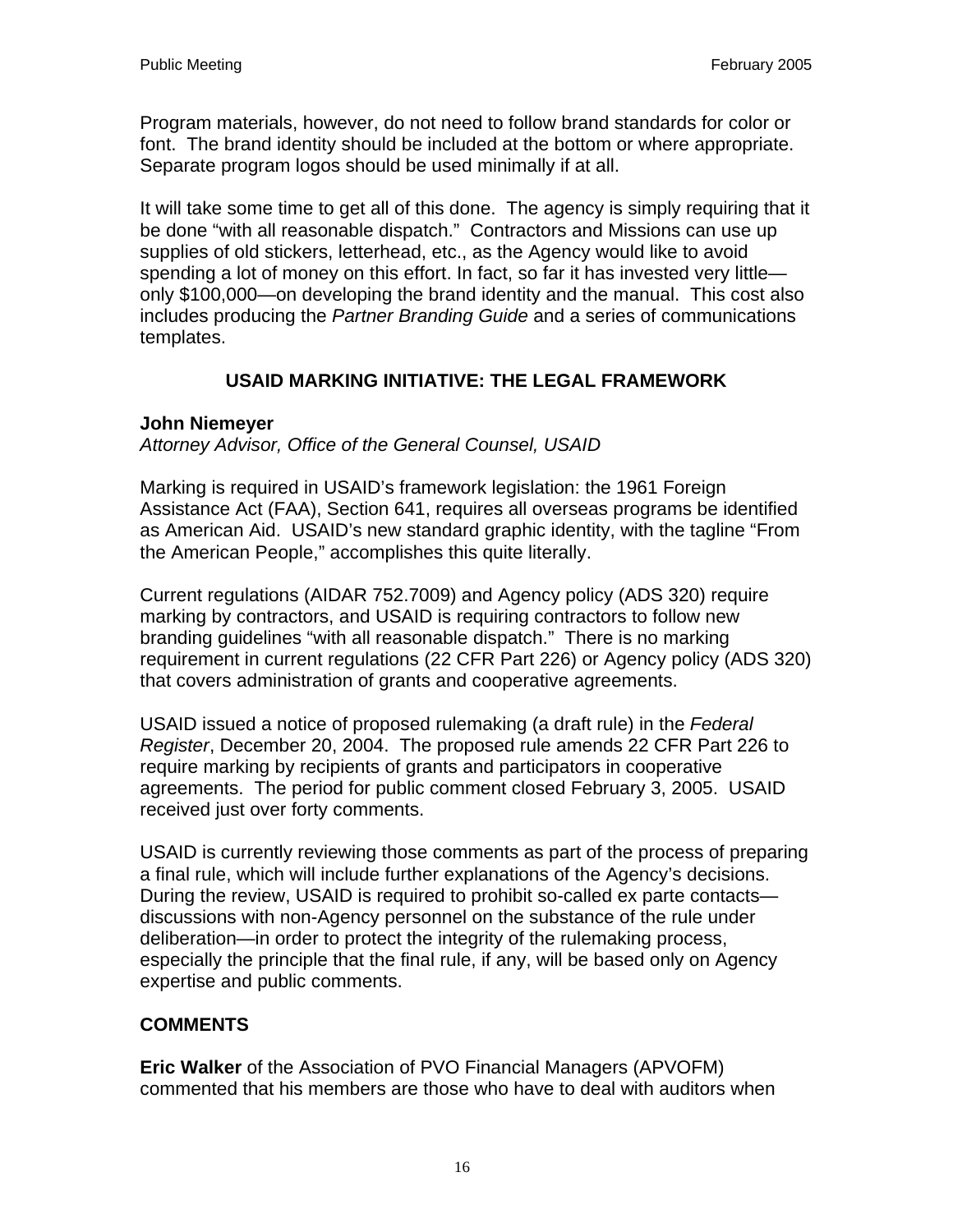they come in and "ding" their organizations for not being in compliance. And not having the proposed regulations leaves them in a difficult void: even though the proposed rule is not yet official, he fears auditors are likely to use the next closest basis for comparison, the new *Graphic Standards Manual*. APVOFM further requests that USAID put waiver authority even closer to the field than the Mission office, perhaps to the Agreement Officer. They are warranted and have a lot of authority, issuing letters for every award that give specific guidance to Cognizant Technical Officers (CTOs) under assistance instruments. Discussion of branding could be included nicely in those letters. Third, APVOFM would like a discussion of marking and branding included in the Request for Application (RFA) process, because waivers take time and some groups might be better off not working with USAID at all on some projects should the branding requirements be too onerous.

**Mr. Niemeyer** expressed sympathy for those "dinged by auditors." The Agency is working with the IG up front to avoid such problems, perhaps by developing a checklist for CTOs and IG offices.

The idea of including a discussion of branding in the RFA process is an interesting one, but may be at variance with the goal of granting waivers at a local level, based on the best, newest local information. An RFA may come out six months to a year before a program starts, during which time a local security situation might change.

**Mr. Walker** responded that under OMB 133, most private voluntary organizations (PVOs) are audited routinely by auditors outside the U.S. government. A compliance guide for A133 auditors would therefore also be of great help.

**Ms. Giordano** emphasized that the process is meant to be cooperative and judgment calls will be needed for each program or project. A hospital, for instance, could be "branded" with as little as a plaque on an inside wall—the Agency is not going to require a sticker on every scalpel. It will work with its partners to get the right balance.

**Mr. Niemeyer** added that once an award is made, the awardees' representative, the CTO, and the Agreements Officer (or the Contracts Officer) will meet to arrange the details of the branding. The rule is drafted as it is now because the drafters felt the CTO would be in a position to have the most up-to-date information. The Agency is trying to err on the side of safety. As the process is now envisioned, it is through the initial consultation when the award is made and through the consultation with the Mission Director and the Diplomatic Security Officer that the Agency will really get the best information possible.

**Mr. Walker** applauded the cooperative approach and spirit, but added that "compliance geeks" want to see something in writing.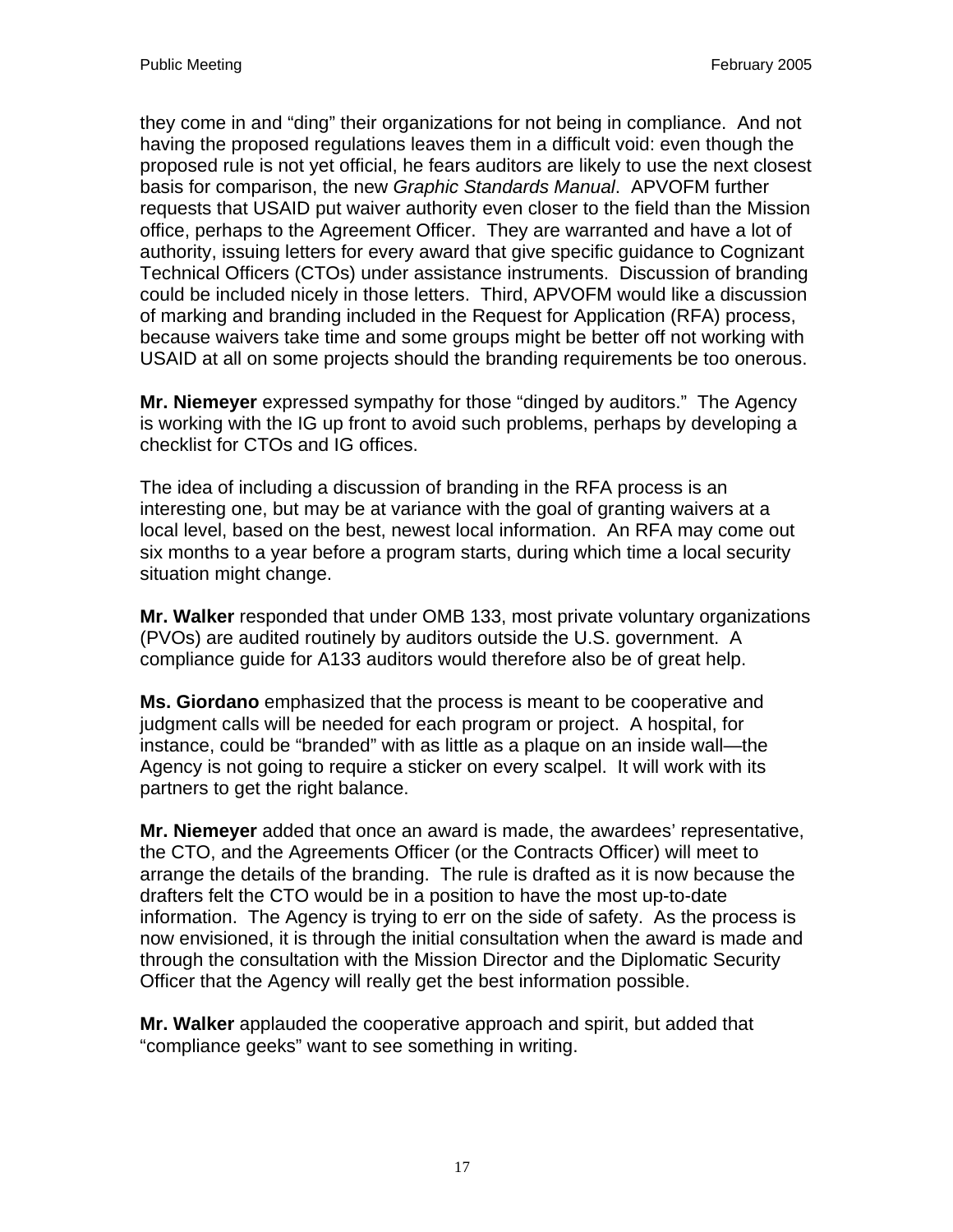**Mary McClymont**, ACVFA Member, underscored the need for a consultative mechanism rather than a rule, because the exceptions may ultimately outnumber the rule itself. Unless USAID's partners can see the whole package at once, it is difficult to know what the Agency wants. At this meeting USAID says there will be consultation in each case, and that is reassuring, but it is in conflict with the proposed rule itself, which is very specific that if USAID provides X amount of the funding, Y amount of the result will be marked. The proposed rule also suggests that everything will be marked, in contrast to what Ms. Giordano just said. Branding shouldn't override legitimate aid objectives, as in materials for democracy promotion, as mentioned earlier. InterAction and others in attendance would like another opportunity to comment on the rule, taking into account these new things they heard today.

**Mr. Niemeyer** replied that USAID needs to proceed with creating a general regulation and a mechanism for exceptions. The waivers should provide flexibility.

**Ms. Giordano** added that the Agency will detail practical examples in the *Partner Branding Guide*. It is in the move from broad policy to specific practices that flexibility and cooperation will enter.

**Traer Sunley**, Communications Vice President of Pact, asked whether the *Partner Branding Guide* will be a part of the final rule, and whether it too would go through a comment period.

**Mr. Niemeyer** replied that the *Branding Guide* will be outside the rule. The Agency is allowing public comment on the "what," but the agency will decide the "how."

**Ms. Giordano** added that the funding agreement will ultimately determine actual practice by requiring adherence to the standards in the *Partner Branding Guide*.

**Ted Weihe, ACVFA Member**, commented that it was understandable that the Agency does not wish to begin general rulemaking with exceptions, and added that it made sense to exclude contractor brands. But perhaps there are categories that shouldn't be excluded from branding prior to a negotiated exception. For instance, no democracy programs should be branded, and neither should human rights programs, or if they are branded it should be by exception.

**Mr. Niemeyer** replied that the Agency has received other comments to that effect and is looking at the issue. The waiver authority included in the rule is very broad, not just applicable by country but also sector and program.

**A participant** suggested that the same kind of exception be applied to social marketing and items. For example, in a Muslim country where USAID and its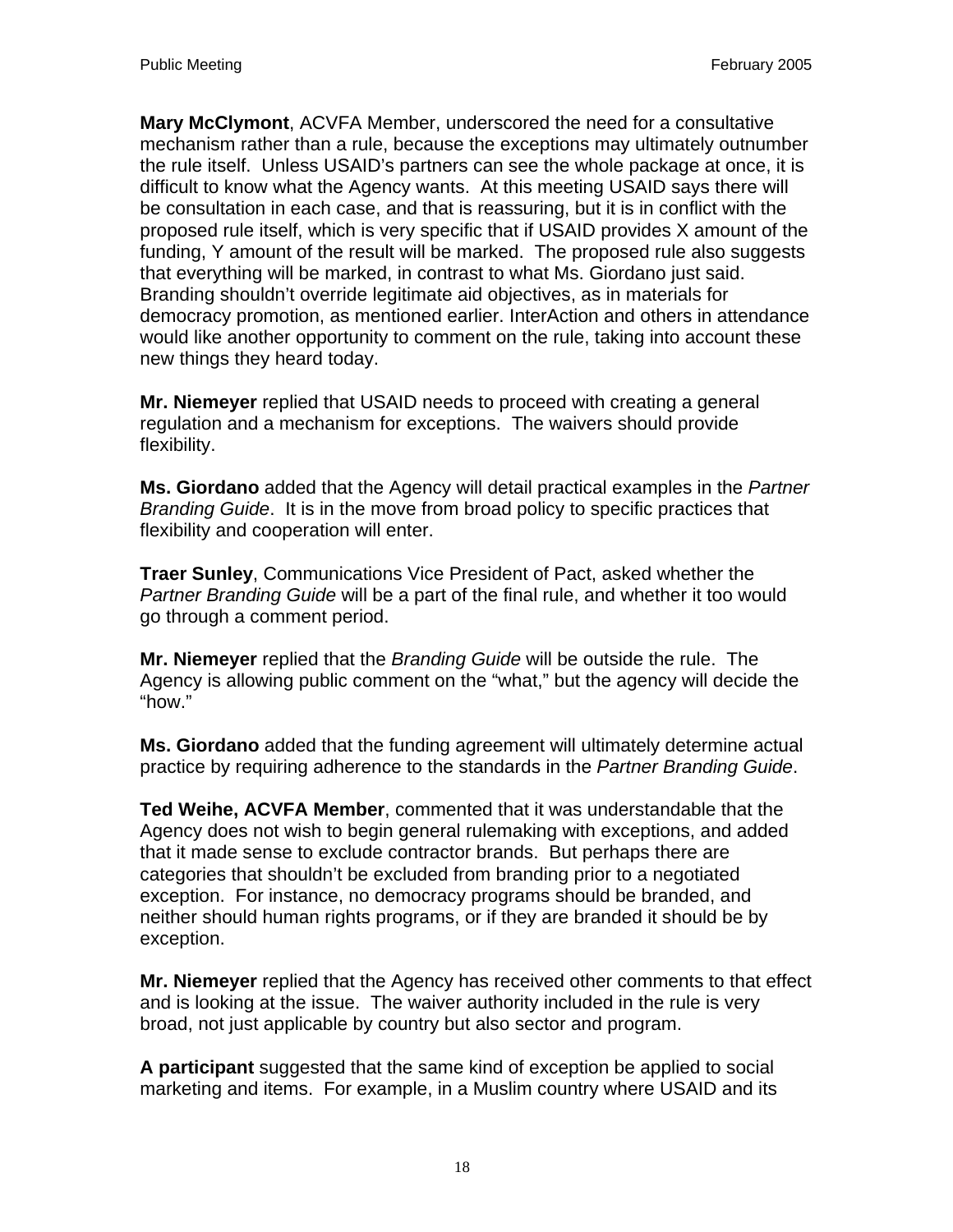partners are trying to prevent the spread of AIDS, putting the USAID brand on every condom would be counterproductive.

**Melanie Chen** of CARE commented that while it is important to make it clear that resources are coming from the American people, this must be accomplished safely, fairly, and effectively. What was said today was reassuring, but very different from the text of the rule itself. CARE and others would appreciate the opportunity to review the rule again; although this might make it more difficult for USAID, a further review would help the Agency's partners continue to feel that they were just that, partners, rather than feeling that something's being thrust upon them.

**Stephen Moseley, ACVFA Member** commented that USAID's ability to deliver the best assistance programs in the world rests on both NGOs and contractors, and that the Agency should keep in mind that its high-quality aid reflects not just a government program but the partnership of people in the United States. Contractors, too, are proud to be associated with USAID, and the Agency should take this opportunity to motivate them to be associated with its brand. USAID contractors make the lowest profit margin of any government contractors, and the Agency should not alienate them by making them feel they are not partners as well. The logo itself is not a problem, but contractors don't want to feel that USAID is restricting the range of their creativity.

**Margaret Goodman** of World Learning commented that there is a danger in relying too heavily on waivers: people are sometimes scared to exercise their authority to grant them, even in situations where they are supposed to. A structure has to be in place to encourage people to use that authority.

**Mr. Niemeyer** replied that the Agency will direct USAID personnel implementing marking requirements to err on the side of safety.

**David Lovo** of the Department of Agriculture asked how specific the branding policy will be with respect to food packaging.

**Mr. Niemeyer** replied that the Agency is developing a separate set of regulations for the Freedom Food Program, informed by the results of the current rulemaking process. The contracts there will have exclusions for products it doesn't make sense to mark, such as commodities, condoms, and perishable goods.

**Ms. McClymont** mentioned a proposal InterAction made for a general blanket waiver that could be extended for security reasons, separate from any specific waivers. For instance, that branding requirements be waived in any places where employees collect danger pay. She also asked about the timing of the final rule, noting that many participants had asked for the opportunity to comment again.